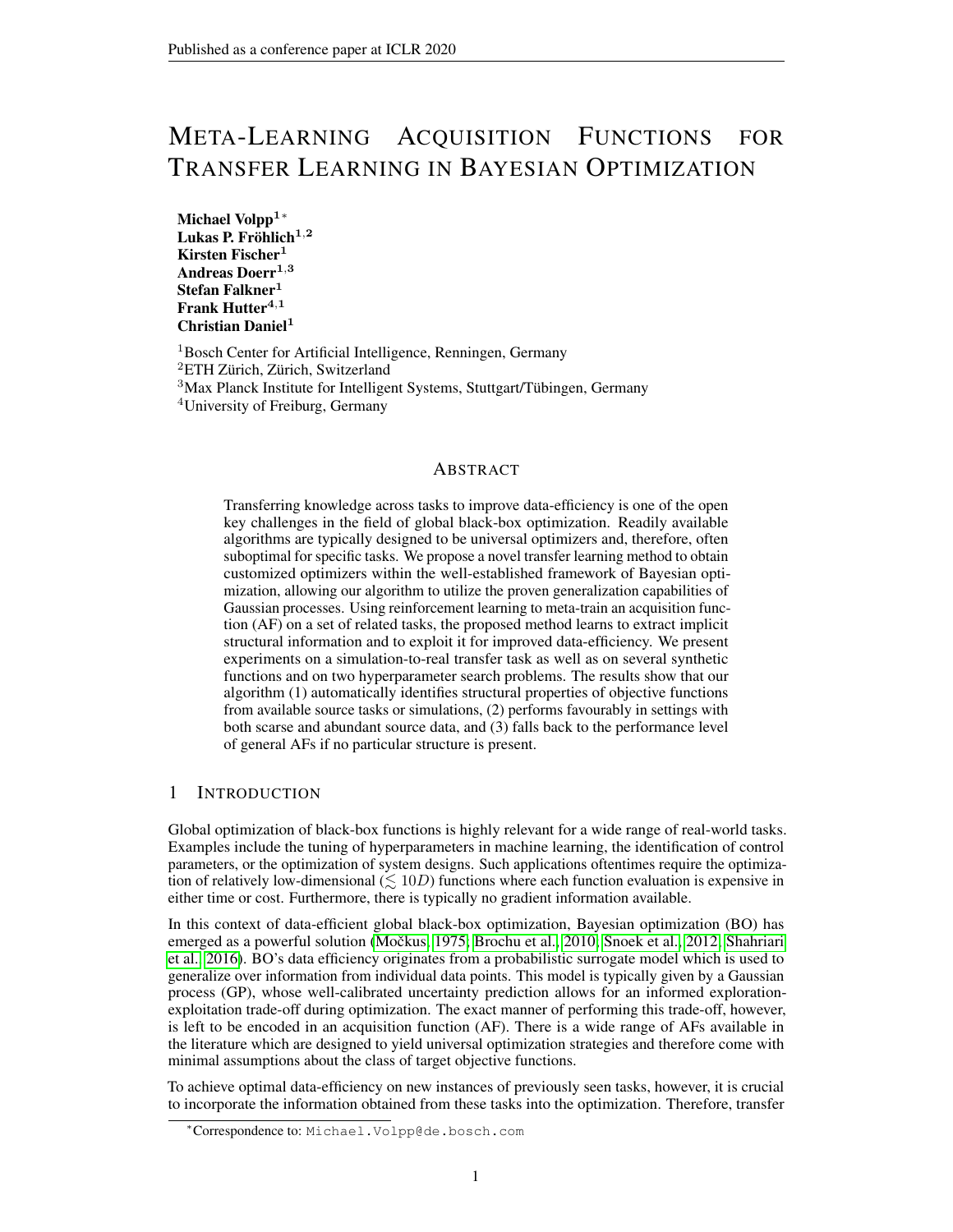learning is an important and active field of research. Indeed, in many practical applications, optimizations are repeated numerous times in similar settings, underlining the need for specialized optimizers. Examples include hyperparameter optimization which is repeatedly done for the same machine learning model on varying datasets or the optimization of control parameters for a given system with varying physical configurations.

Following recent approaches [\(Swersky et al., 2013;](#page-12-0) [Feurer et al., 2018;](#page-10-1) [Wistuba et al., 2018\)](#page-12-1), we argue that it is beneficial to perform transfer learning for global black-box optimization in the framework of BO to retain the proven generalization capabilities of its underlying GP surrogate model. To not restrict the expressivity of this model, we propose to implicitly encode the task structure in a specialized AF, i.e., in the optimization strategy. We realize this encoding via a novel method which meta-learns a neural AF, i.e., a neural network representing the AF, on a set of source tasks. The meta-training is performed using reinforcement learning, making the proposed approach applicable to the standard BO setting, where we do not assume access to objective function gradients.

Our contributions are (1) a novel transfer learning method allowing the incorporation of implicit structural knowledge about a class of objective functions into the framework of BO through learned neural AFs to increase data-efficiency on new task instances, (2) an automatic and practical metalearning procedure for training such neural AFs which is fully compatible with the black-box optimization setting, i.e, not requiring objective function gradients, and (3) the demonstration of the efficiency and practical applicability of our approach on a challenging simulation-to-real control task, on two hyperparameter optimization problems, as well as on a set of synthetic functions.

# 2 RELATED WORK

The general idea of improving the performance or convergence speed of a learning system on a given set of tasks through experience on similar tasks is known as learning to learn, meta-learning or transfer learning and has attracted a large amount of interest in the past while remaining an active field of research [\(Schmidhuber, 1987;](#page-11-3) [Hochreiter et al., 2001;](#page-10-2) [Thrun and Pratt, 1998;](#page-12-2) [Lake et al.,](#page-11-4) [2016\)](#page-11-4).

In the context of meta-learning optimization, a large body of literature revolves around learning local optimization strategies. One line of work focuses on learning improved optimizers for the training of neural networks, e.g., by directly learning update rules [\(Bengio et al., 1991;](#page-10-3) [Runarsson and Jonsson,](#page-11-5) [2000\)](#page-11-5) or by learning controllers for selecting appropriate step sizes for gradient descent [\(Daniel et al.,](#page-10-4) [2016\)](#page-10-4). Another direction of research considers the more general setting of replacing the gradient descent update step by neural networks which are trained using either reinforcement learning [\(Li and](#page-11-6) [Malik, 2016;](#page-11-6) [2017\)](#page-11-7) or in a supervised fashion [\(Andrychowicz et al., 2016;](#page-10-5) [Metz et al., 2019\)](#page-11-8). [Finn](#page-10-6) [et al.](#page-10-6) [\(2017\)](#page-10-6), [Nichol et al.](#page-11-9) [\(2018\)](#page-11-9), and [Flennerhag et al.](#page-10-7) [\(2019\)](#page-10-7) propose approaches for initializing machine learning models through meta-learning to be able to solve new learning tasks with few gradient steps.

We are currently aware of only one work tackling the problem of meta-learning global black-box optimization [\(Chen et al., 2017\)](#page-10-8). In contrast to our proposed method, the authors assume access to gradient information and choose a supervised learning approach, representing the optimizer as a recurrent neural network operating on the raw input vectors. Based on statistics of the optimization history accumulated in its memory state, this network directly outputs the next query point. In contrast, we consider transfer learning applications where gradients are typically not available.

A number of articles address the problem of increasing BO's data-efficiency via transfer learning, i.e., by incorporating information obtained from similar optimizations on source tasks into the current target task. A range of methods accumulate all available source and target data in a single GP and make the data comparable via a ranking algorithm [\(Bardenet et al., 2013\)](#page-10-9), standardization or multi-kernel GPs [\(Yogatama and Mann, 2014\)](#page-12-3), multi-task GPs [\(Swersky et al., 2013\)](#page-12-0), the GP noise model [\(Theckel Joy et al., 2016\)](#page-12-4), or by regressing on prediction biases [\(Shilton et al., 2017\)](#page-11-10). These approaches naturally suffer from the cubic scaling behaviour of GPs, which can be tackled for instance by replacing the GP model, e.g., with Bayesian neural networks with task-specific embedding vectors [\(Springenberg et al., 2016\)](#page-11-11) or with adaptive Bayesian linear regression with basis functions shared across tasks via a neural network [\(Perrone et al., 2018\)](#page-11-12). Recently, [Garnelo et al.](#page-10-10) [\(2018\)](#page-10-10) proposed Neural Processes as another interesting alternative for GPs with improved scaling behavior. Other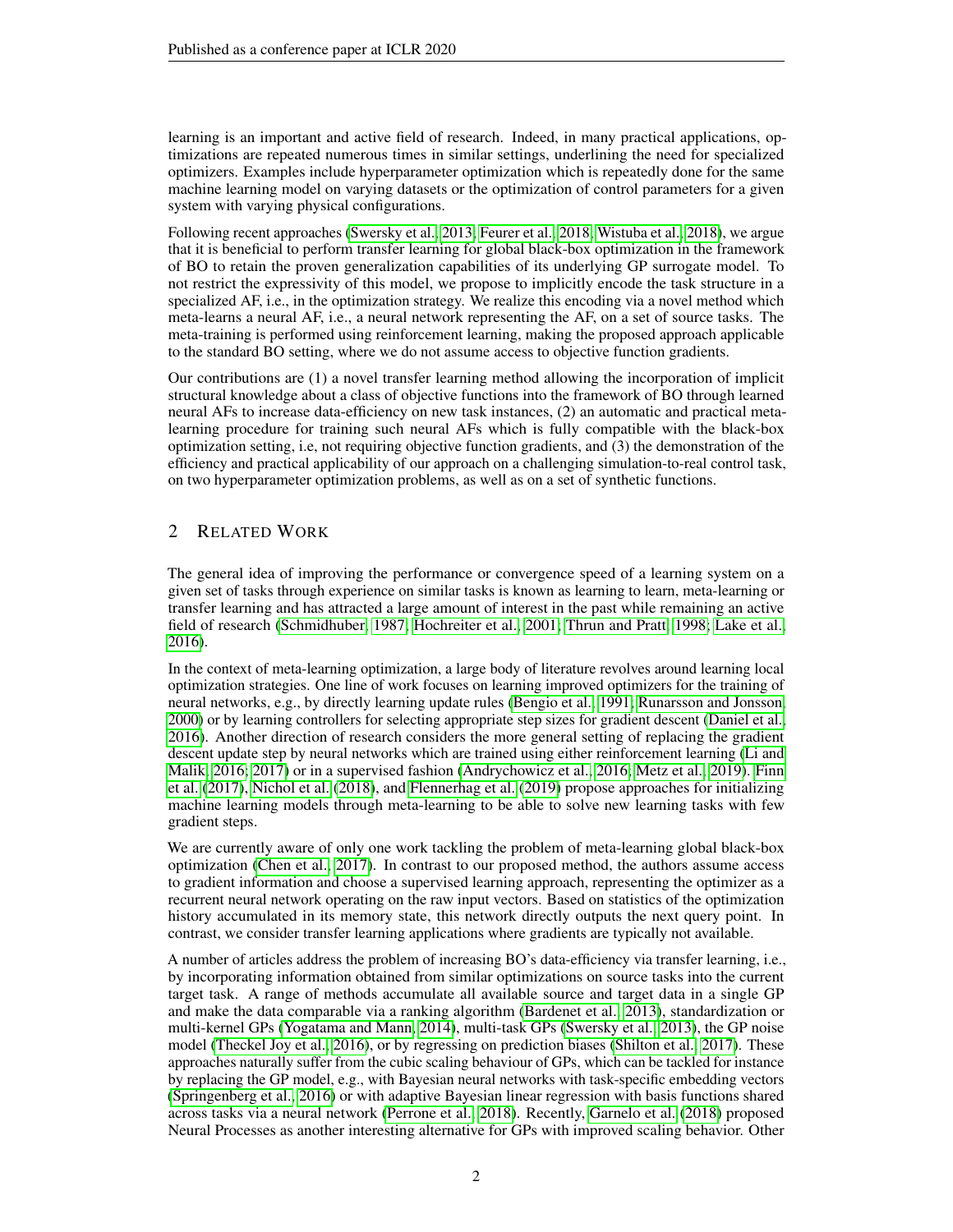approaches retain the GP surrogate model and combine individual GPs for source and target tasks in an ensemble model with the weights adjusted according to the GP uncertainties [\(Schilling et al., 2016\)](#page-11-13), dataset similarities [\(Wistuba et al., 2016\)](#page-12-5), or estimates of the GP generalization performance on the target task [\(Feurer et al., 2018\)](#page-10-1). Similarly, [Golovin et al.](#page-10-11) [\(2017\)](#page-10-11) form a stack of GPs by iteratively regressing onto the residuals w.r.t. the most recent source task. In contrast to our proposed method, many of these approaches rely on hand-engineered dataset features to measure the relevance of source data for the target task. Such features have also been used to pick promising initial configurations for BO [\(Feurer et al., 2015a;](#page-10-12)[b\)](#page-10-13).

The method being closest in spirit and capability to our approach is proposed by [Wistuba et al.](#page-12-1) [\(2018\)](#page-12-1). It is similar to the aforementioned ensemble techniques with the important difference that the source and target GPs are not combined via a surrogate model but via a new AF, the socalled transfer acquisition function (TAF). This AF is defined to be a weighted superposition of the predicted improvements according to the source GPs and the expected improvement according to the target GP. Viewed in this context, our method also combines knowledge from source and target tasks in a new AF which we represent as a neural network. Our weighting of source and target data is implicitly determined in a meta-learning phase and is automatically regulated during the optimization on the target task to adapt online to the specific objective function at hand. Furthermore, our method does not store and evaluate many source GPs because the knowledge from the source datasets is encoded directly in the network weights of the learned AF. This allows our method to incorporate large amounts of source data while the applicability of TAF is restricted to a comparably small number of source tasks.

# 3 PRELIMINARIES

We are aiming to find a global optimum  $x^* \in \arg \max_{x \in \mathcal{D}} f(x)$  of some unknown objective function  $f: \mathcal{D} \to \mathbb{R}$  on the domain  $\mathcal{D} \subset \mathbb{R}^D$ . The only means of acquiring information about f is via (possibly noisy) evaluations at points in D. Therefore, at each optimization step  $t \in \{1, 2, \ldots\}$ , the optimizer has to decide for the iterate  $x_t \in \mathcal{D}$  solely based on the *optimization history*  $\mathcal{H}_t \equiv \{\mathbf{x}_i, y_i\}_{i=1}^{t-1}$  with  $y_i = f(x_i) + \epsilon$ . Here,  $\epsilon \sim \mathcal{N}(0, \sigma_n^2)$  denotes independent and identically distributed Gaussian noise. In particular, the optimizer does not have access to gradients of  $f$ . To assess the performance of global optimization algorithms, it is natural to use the *simple regret*  $R_t \equiv f(x^*) - f(x_t^+)$  where  $x_t^+$ is the input location corresponding to the best evaluation found by an algorithm up to and including step  $t$ . The proposed method relies on the framework of BO and is trained using reinforcement learning. Therefore, we now shortly introduce these frameworks.

Bayesian Optimization In Bayesian optimization (BO) [\(Shahriari et al., 2016\)](#page-11-2), one specifies a prior belief about the objective function  $f$  and at each step  $t$  builds a probabilistic surrogate model conditioned on the current optimization history  $\mathcal{H}_t$ . Typically, a Gaussian process (GP) [\(Rasmussen and Williams, 2005\)](#page-11-14) is employed as the surrogate model in which case the resulting posterior belief about  $f(x)$  follows a Gaussian distribution with mean  $\mu_t(x) \equiv \mathbb{E} \{ f(x) | \mathcal{H}_t \}$  and variance  $\sigma_t^2(x) \equiv \mathbb{V}\left\{f(x) | \mathcal{H}_t\right\}$ , for which closed-form expressions are available. To determine the next iterate  $x_t$  based on the belief about f given  $\mathcal{H}_t$ , a sampling strategy is defined in terms of an *acquisition function* (AF)  $\alpha_t(\cdot | \mathcal{H}_t) : \mathcal{D} \to \mathbb{R}$ . The AF outputs a score value at each point in  $\mathcal D$ such that the next iterate is defined to be given by  $x_t \in \arg \max_{x \in \mathcal{D}} \alpha_t(x | \mathcal{H}_t)$ . The strength of the resulting optimizer is largely based upon carefully designing the AF to trade-off exploration of unknown versus exploitation of promising areas in D.

There is a wide range of general-purpose AFs available in the literature. Popular choices are *probability of improvement* (PI) [\(Kushner, 1964\)](#page-10-14), *GP-upper confidence bound* (GP-UCB) [\(Srinivas](#page-11-15) [et al., 2010\)](#page-11-15), and *expected improvement* (EI) (Močkus, 1975). In our experiments, we will use EI as a not pre-informed baseline AF, so we state its definition here,

$$
EI_t(\boldsymbol{x}) \equiv \mathbb{E}_{f(\boldsymbol{x})} \left\{ \max \left[ f(\boldsymbol{x}) - f(\boldsymbol{x}_{t-1}^+), 0 \right] \middle| \mathcal{H}_t \right\},\tag{1}
$$

and note that it can be written in closed form if  $f(x)$  follows a Gaussian distribution.

To perform transfer learning in the context of BO, [Wistuba et al.](#page-12-1) [\(2018\)](#page-12-1) introduced the *transfer acqusition framework* (TAF) which defines a new AF as a weighted superposition of EI on the target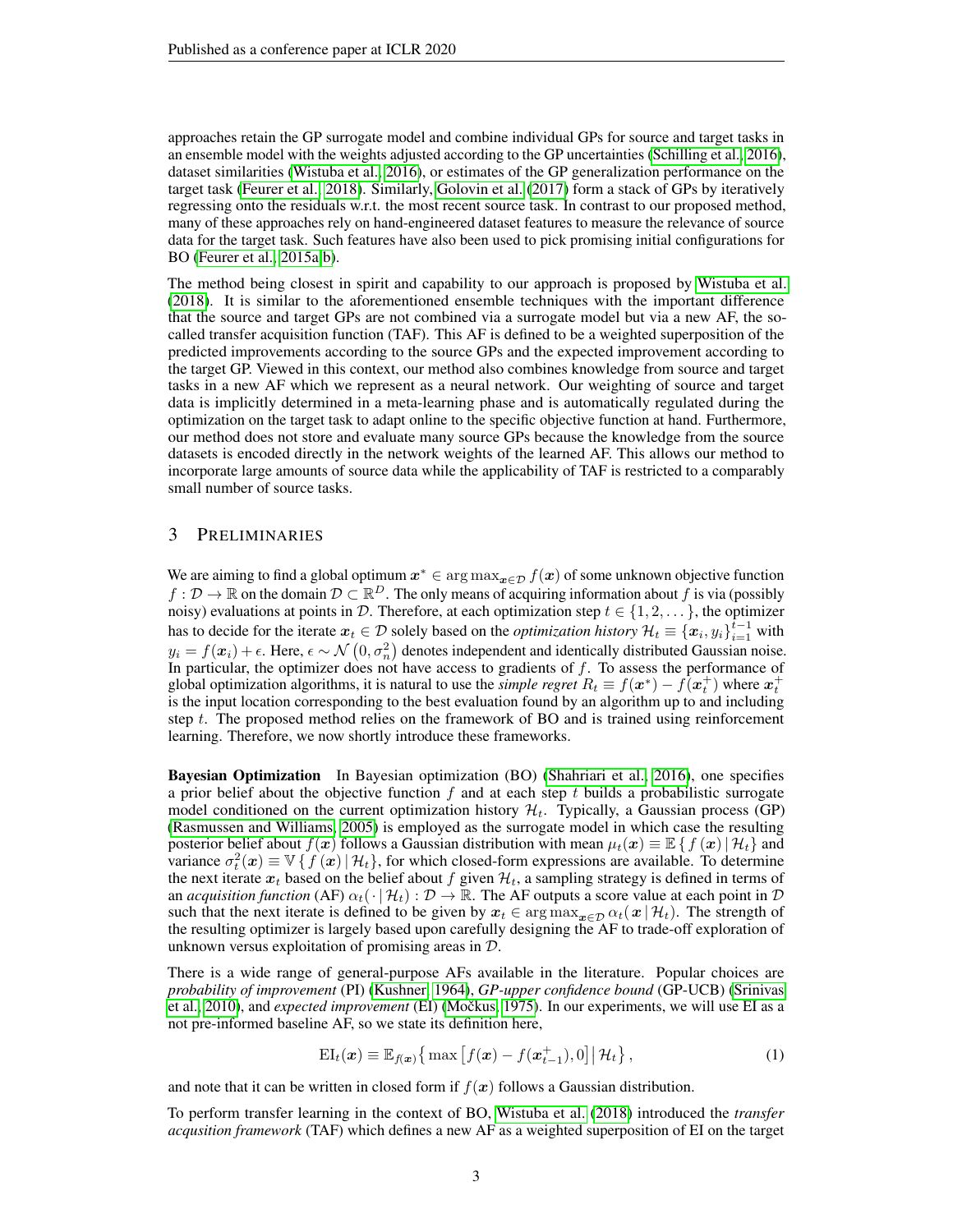task and the predicted improvements on the source tasks, i.e.,

$$
TAF_t(\boldsymbol{x}) \equiv \frac{w_{M+1} E I_t^{M+1}(\boldsymbol{x}) + \sum_{j=1}^M w_j I_t^j(\boldsymbol{x})}{\sum_{j=1}^{M+1} w_j},
$$
(2)

with the predicted improvement

$$
I_t^j(\boldsymbol{x}) \equiv \max\left(\mu^j(\boldsymbol{x}) - y_{t-1}^{j,\max}, 0\right).
$$
 (3)

TAF stores separate GP surrogate models for the source and target tasks, with  $j \in \{1, ..., M\}$ indexing the source tasks and  $j = M + 1$  indexing the target task. Therefore,  $\mathbb{E} \mathbb{I}_{t}^{M+1}$  denotes EI according to the target GP surrogate model and  $\mu^{j}$  denotes the mean function of the j-th source GP model.  $y_t^{j, \max}$  denotes the maximum of the mean predictions of the j-th source GP model on the set of iterates  ${x_i}_{i=1}^t$ . The weights  $w_j \in \mathbb{R}$  are determined either based on the predicted variances of the source and target GP surrogate models (TAF-ME) or, alternatively, by a pairwise comparison of the predicted performance ranks of the iterates (TAF-R).

Reinforcement Learning Reinforcement learning (RL) allows an agent to learn goal-oriented behavior via trial-and-error interactions with its environment [\(Sutton and Barto, 1998\)](#page-12-6). This interaction process is formalized as a Markov decision process: at step  $t$  the agent senses the environment's state  $s_t \in S$  and uses a policy  $\pi : S \to P(\mathcal{A})$  to determine the next action  $a_t \in \mathcal{A}$ . Typically, the agent explores the environment by means of a probabilistic policy, i.e.,  $\mathcal{P}(\mathcal{A})$  denotes the probability measures over A. The environment's response to  $a_t$  is the next state  $s_{t+1}$ , which is drawn from a probability distribution with density  $p(s_{t+1} | s_t, a_t)$ . The agent's goal is formulated in terms of a scalar reward  $r_t = r(s_t, a_t, s_{t+1})$ , which the agent receives together with  $s_{t+1}$ . The agent aims to maximize the expected cumulative discounted future reward  $\eta(\pi)$  when acting according to  $\pi$  and starting from some state  $s_0 \in S$ , i.e.,  $\eta(\pi) \equiv \mathbb{E}_{\pi} \Big[ \sum_{t=1}^T \gamma^{t-1} r_t \, \Big| \, s_0 \Big]$ . Here, T denotes the episode length and  $\gamma \in (0, 1]$  is a discount factor.

# 4 METABO ALGORITHM

We devise a global black-box optimization method that is able to automatically identify and exploit structural properties of a given class of objective functions for improved data-efficiency. We stay within the framework of BO, enabling us to exploit the powerful generalization capabilities of a GP surrogate model. The actual optimization strategy which is informed by this GP is classically encoded in a hand-designed AF. Instead, we meta-train on a set of source tasks to replace this AF by a neural network but retain all other elements of the proven BO-loop (middle panel of Fig. [1\)](#page-4-0). To distinguish the learned AF from a classical AF  $\alpha_t$ , we call such a network a *neural acquisition function* and denote it by  $\alpha_{t,\theta}$ , indicating that it is parametrized by a vector  $\theta$ . We dub the resulting algorithm *MetaBO*.

Let F be the class of objective functions for which we aim to learn a neural acquisition function  $\alpha_{t,\theta}$ . For instance,  $\mathcal F$  may be the set of objective functions resulting from different physical configurations of a laboratory experiment or from evaluating the loss function of a machine learning model on different data sets. Often, such objective functions share structure which we aim to exploit for data-efficient optimization on further instances from the same function class. In many relevant cases, it is straightforward to obtain approximations to  $\mathcal{F}$ , i.e., a set of functions  $\mathcal{F}'$  which capture relevant properties of  $\mathcal F$  but are much cheaper to evaluate (e.g., by using numerical simulations or results from previous hyperparameter optimization tasks [\(Wistuba et al., 2018\)](#page-12-1)). During an offline meta-training phase, MetaBO makes use of such cheap approximations to identify the implicit structure of  $\mathcal F$  and to adapt  $\theta$  to obtain a data-efficient optimization strategy customized to  $\mathcal{F}$ .

Typically, the minimal set of inputs to AFs in BO is given by the pointwise GP posterior prediction  $\mu_t(x)$  and  $\sigma_t(x)$ . To perform transfer learning, the AF has to be able to identify relevant structure shared by the objective functions in  $\mathcal F$ . In our setting, this is achieved via extending this basic set of inputs by additional features which enable the neural AF to evaluate sample locations. Therefore, in addition to the mean  $\mu_t(x)$  and variance  $\sigma_t(x)$  at potential sample locations, the neural AF also receives the input location  $x$  itself. Furthermore, we add to the set of input features the current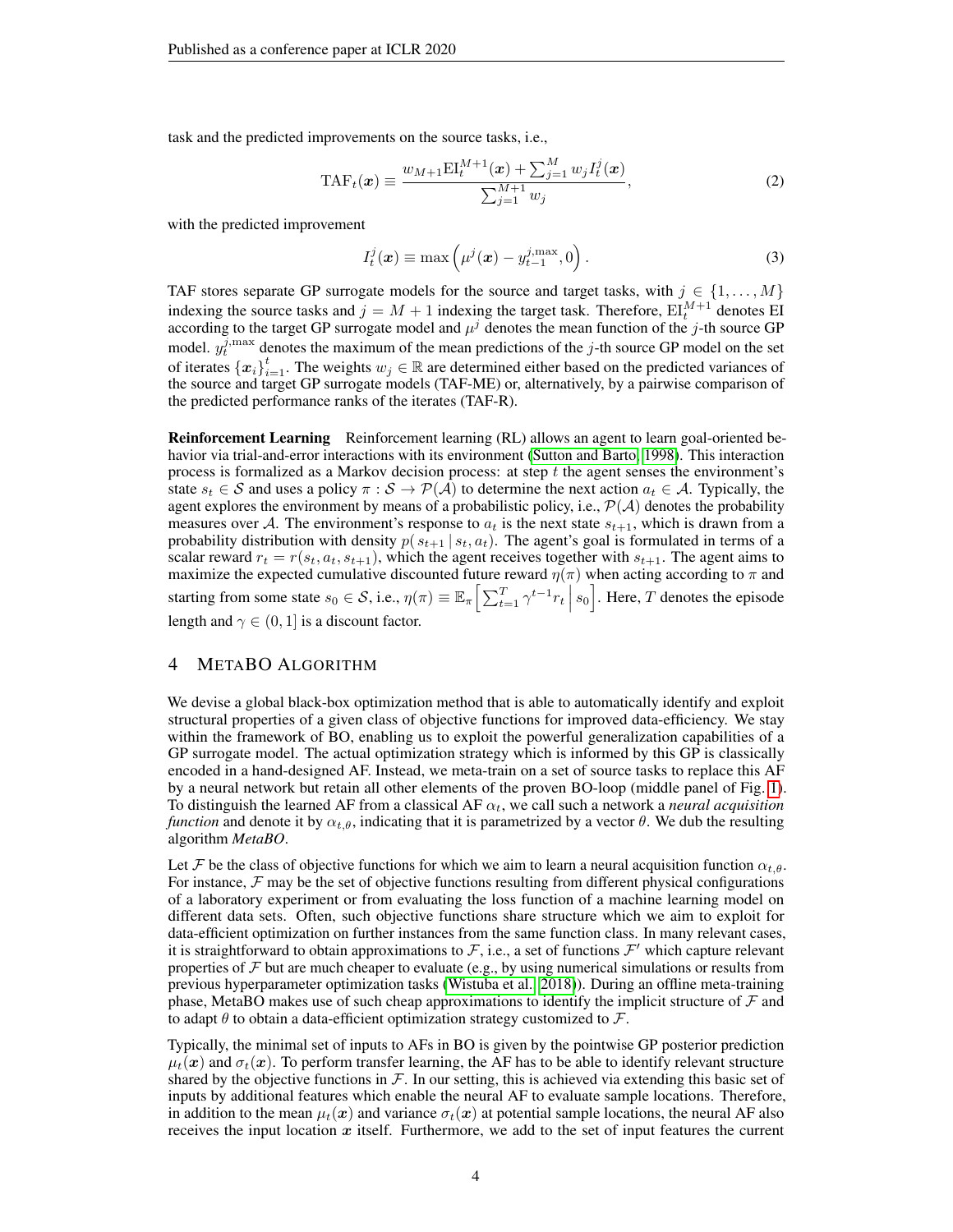

<span id="page-4-0"></span>Figure 1: Different levels of the MetaBO framework. Left panel: structure of the training loop for meta-learning neural AFs using RL (PPO). Middle panel: the classical BO loop with a neural AF  $\alpha_{t,\theta}$ . At test time, there is no difference to classical BO, i.e.,  $x_t$  is given by the arg max of the AF output. During training, the AF corresponds to the RL policy evaluated on an adaptive set  $\xi_t \subset \mathcal{D}$ . The outputs are interpreted as logits of a categorical distribution from which the actions  $a_t = x_t \in \mathcal{E}_t$ are sampled. This sampling procedure is detailed in the right panel. We indicate by the dotted curve and tiny two-headed arrows that  $\alpha_{t,\theta}$  is a function defined on the whole domain D which can be evaluated at arbitrary points  $\xi_{t,n}$  to form the categorical distribution representing the policy  $\pi_{\theta}$ .

<span id="page-4-1"></span>Table 1: The MetaBO setting in the RL framework.

| RL.                                | <b>MetaBO</b>                                                      |
|------------------------------------|--------------------------------------------------------------------|
| Policy $\pi_{\theta}$              | Neural AF $\alpha_{t,\theta}$                                      |
| Episode                            | Optimization run on $f \in \mathcal{F}'$                           |
| Episode length $T$                 | Optimization budget $T$                                            |
| State $s_t$                        | $[\mu_t(\xi_{t,n}), \sigma_t(\xi_{t,n}), \xi_{t,n}, t, T]_{n=1}^N$ |
| Action $a_t$                       | Sampling point $x_t \in \xi_t$                                     |
| Reward $r_t$                       | Negative simple regret $-R_t$                                      |
| Transition $p(s_{t+1}   s_t, a_t)$ | Noisy evaluation of $f$ , GP update                                |

optimization step  $t$  and the optimization budget  $T$ , as these features can be valuable for adjusting the exploration-exploitation trade-off [\(Srinivas et al., 2010\)](#page-11-15). Therefore, we define

$$
\alpha_{t,\theta}(\boldsymbol{x}) \equiv \alpha_{t,\theta}[\mu_t(\boldsymbol{x}), \sigma_t(\boldsymbol{x}), \boldsymbol{x}, t, T]. \tag{4}
$$

This architecture allows learning a scalable neural AF, as we still base our architecture only on the pointwise GP posterior prediction. Furthermore, neural AFs of this form can be used as a plug-in feature in any state-of-the-art BO framework. In particular, if differentiable activation functions are chosen, a neural AF constitutes a differentiable mapping  $\mathcal{D} \to \mathbb{R}$  and standard gradient-based optimization strategies can be used to find its maximum in the BO loop during evaluation. We further emphasize that after the training phase the resulting neural AF is fully defined, i.e., there is no need to calibrate any AF-related hyperparameters.

**Training Procedure** In the general BO setting, gradients of  $\mathcal F$  are assumed to be unavailable. This is oftentimes also true for the functions in  $\mathcal{F}'$ , for instance, when  $\mathcal{F}'$  comprises numerical simulations or results from previous optimization runs. Therefore, we resort to RL as the metaalgorithm, as it does not require gradients of the objective functions. Specifically, we use the Proximal Policy Optimization (PPO) algorithm as proposed in [Schulman et al.](#page-11-16) [\(2017\)](#page-11-16). Tab. [1](#page-4-1) translates the MetaBO-setting into RL parlance.

We aim to shape the mapping  $\alpha_{t,\theta}(x)$  during meta-training in such a way that its maximum location corresponds to a promising sampling location  $x$  for optimization. The meta-algorithm PPO explores its state space using a parametrized stochastic policy  $\pi_{\theta}$  from which the actions  $a_t = x_t$  are sampled depending on the current state  $s_t$ , i.e.,  $a_t \sim \pi_\theta(\cdot | s_t)$ . As the meta-algorithm requires access to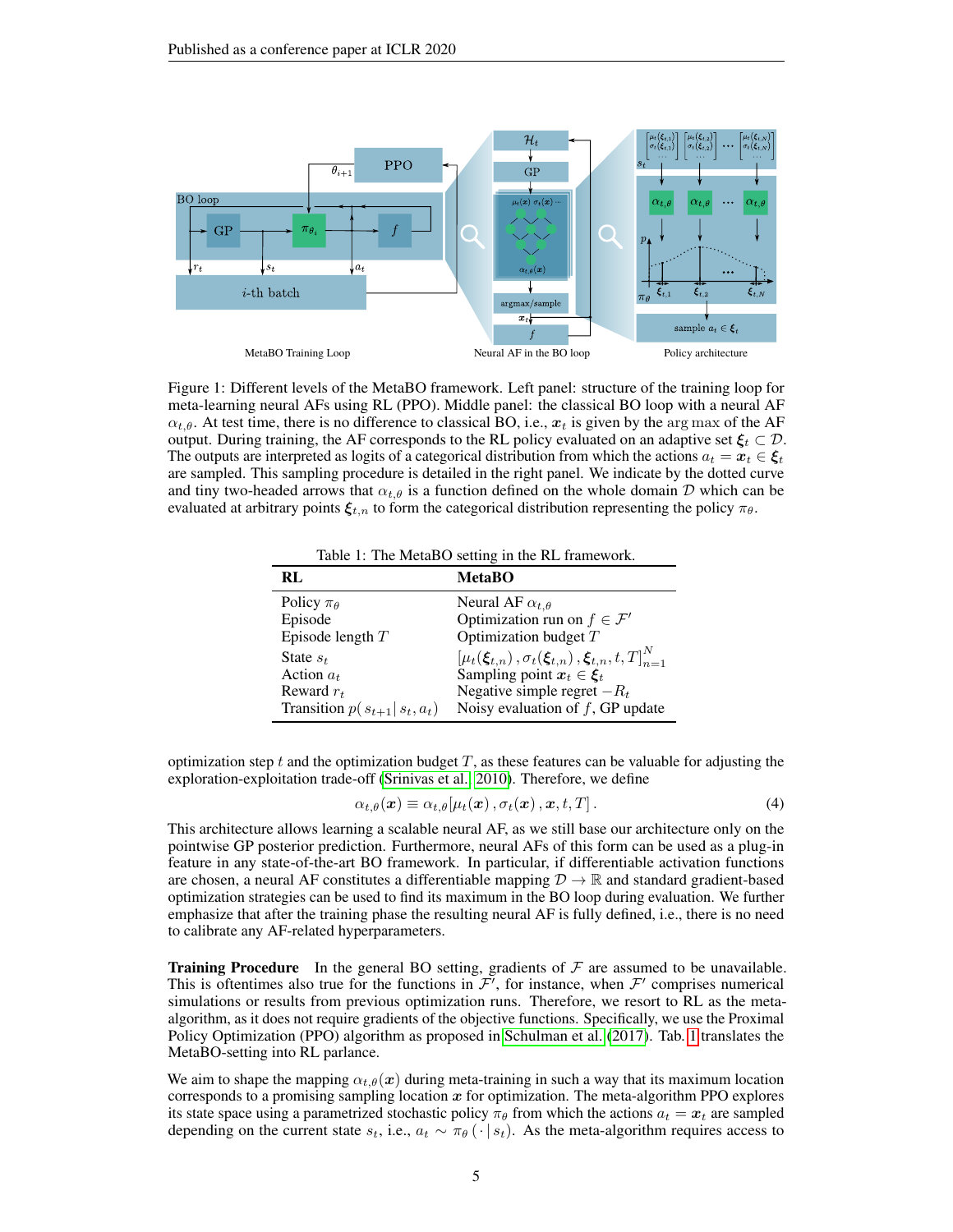the global information contained in the GP posterior prediction, the state  $s_t$  at optimization step t *formally* corresponds to the *functions*  $\mu_t$  and  $\sigma_t$  (together with the aforementioned additional input features to the neural AF). To connect the neural AF  $\alpha_{t,\theta}$  with the policy  $\pi_{\theta}$  and to arrive at a practical implementation, we evaluate  $\mu_t$  and  $\sigma_t$  on a discrete set of points  $\xi_t \equiv {\{\xi_{t,n}\}}_{n=1}^N \subset \mathcal{D}$  and feed these evaluations through the neural AF  $\alpha_{t,\theta}$  one at a time, yielding one scalar output value  $\alpha_{t,\theta}(\xi_{t,n}) = \alpha_{t,\theta}[\mu_t(\xi_{t,n}), \sigma_t(\xi_{t,n}), \xi_{t,n}, t, T]$  for each point  $\xi_{t,n}$ . These outputs are interpreted as the logits of a categorical distribution, i.e., we arrive at the policy architecture

$$
\pi_{\theta}(\cdot | s_t) \equiv \mathrm{Cat}\left[\alpha_{t,\theta}(\boldsymbol{\xi}_{t,1}), \ldots, \alpha_{t,\theta}(\boldsymbol{\xi}_{t,N})\right],\tag{5}
$$

cf. Fig. [1,](#page-4-0) right panel. Therefore, the proposed policy evaluates the *same* neural acquisition function  $\alpha_{t,\theta}$  at arbitrarily many input locations  $\xi_{t,n}$  and preferably samples actions  $x_t \in \xi_t$  with high  $\alpha_{t,\theta}(\bm{x}_t)$ . This incentivizes the meta-algorithm to adjust  $\theta$  such that promising locations  $\xi_{t,n}$  are attributed high values of  $\alpha_{t,\theta}(\xi_{t,n})$ .

Calculating a sufficiently fine *static* set  $\xi$  of of evaluation points is challenging for higher dimensional settings. Instead, we build on the approach proposed by [Snoek et al.](#page-11-1) [\(2012\)](#page-11-1) and continuously adapt  $\xi = \xi_t$  to the current state of  $\alpha_{t,\theta}$ . At each step t,  $\alpha_{t,\theta}$  is first evaluated on a static and relatively coarse Sobol grid [\(Sobol, 1967\)](#page-11-17)  $\xi_{\text{global}}$  spanning the whole domain D. Subsequently, local maximizations of  $\alpha_{t,\theta}$  are started from the k points corresponding to the best evaluations. We denote the resulting set of local maxima by  $\xi_{\text{local},t}$ . Finally, we define  $\xi_t \equiv \xi_{\text{local},t} \cup \xi_{\text{global}}$ . The adaptive local part of this set enables the RL agent to exploit what it has learned so far by picking points which look promising according to the current neural AF while the static global part maintains exploration. We refer the reader to App. [B.1](#page-20-0) for details.

The final characteristics of the neural AF are controlled through the choice of reward function. For the presented experiments we emphasized fast convergence to the optimum by using the negative simple regret as the reward signal, i.e., we set  $r_t \equiv -R_t$ .<sup>[1](#page-5-0)</sup> This choice does not penalize explorative evaluations which do not yield an immediate improvement and additionally serves as a normalization of the functions  $f \in \mathcal{F}'$ . We emphasize that the knowledge of the true maximum is only required during training and that cases in which it is not known at training time do not limit the applicability of our method, as a cheap approximation (e.g., by evaluating the function on a coarse grid) can also be utilized.

The left panel of Fig. [1](#page-4-0) depicts the resulting training loop graphically. The outer loop corresponds to the RL meta-training iterations, each performing a policy update step  $\pi_{\theta_i} \to \pi_{\theta_{i+1}}$ . To approximate the gradients of the PPO loss function, we record a batch of episodes in the inner loop, i.e., a set of  $(s_t, a_t, r_t)$ -tuples, by rolling out the current policy  $\pi_{\theta_i}$ . At the beginning of each episode, we draw some function f from the training set  $\mathcal{F}'$  and fix an optimization budget T. In each iteration of the inner loop we determine the adaptive set  $\xi_t$  and feed the state  $s_t$  through the policy which yields the action  $a_t = x_t$ . We then evaluate f at  $x_t$  and use the result to compute the reward  $r_t$  and to update the optimization history:  $\mathcal{H}_t \to \mathcal{H}_{t+1} = \mathcal{H}_t \cup \{x_t, y_t\}$ . Finally, the GP is conditioned on the updated optimization history  $\mathcal{H}_{t+1}$  to obtain the next state  $s_{t+1}$ .

## 5 EXPERIMENTS

We trained MetaBO on a wide range of function classes and compared the performance of the resulting neural AFs with the general-purpose AF expected improvement  $(EI)^2$  $(EI)^2$  as well as the transfer acquisition function framework (TAF) which proved to be the current state-of-the-art solution for transfer learning in BO in an extensive experimental study [\(Wistuba et al., 2018\)](#page-12-1). We tested both the ranking-based version (TAF-R) and the mixture-of-experts version (TAF-ME). We refer the reader to App. [A](#page-13-0) for a more detailed experimental investigation of MetaBO's performance.

If not stated differently, we report performance in terms of the median simple regret  $R_t$  over 100 optimization runs on unseen test functions as a function of the optimization step  $t$  together with 30%/70% percentiles (shaded areas). We emphasize that all experiments use the same MetaBO

<span id="page-5-0"></span><sup>&</sup>lt;sup>1</sup>Alternatively, a logarithmically-transformed version of this reward signal,  $r_t \equiv -\log_{10} R_t$ , can be used in situations where high-accuracy solutions shall be rewarded.

<span id="page-5-1"></span><sup>&</sup>lt;sup>2</sup>We also evaluated probability of improvement (PI) as well as GP-upper confidence bound (GP-UCB) but do not present the results here to avoid clutter, as EI performed better in all our experiments.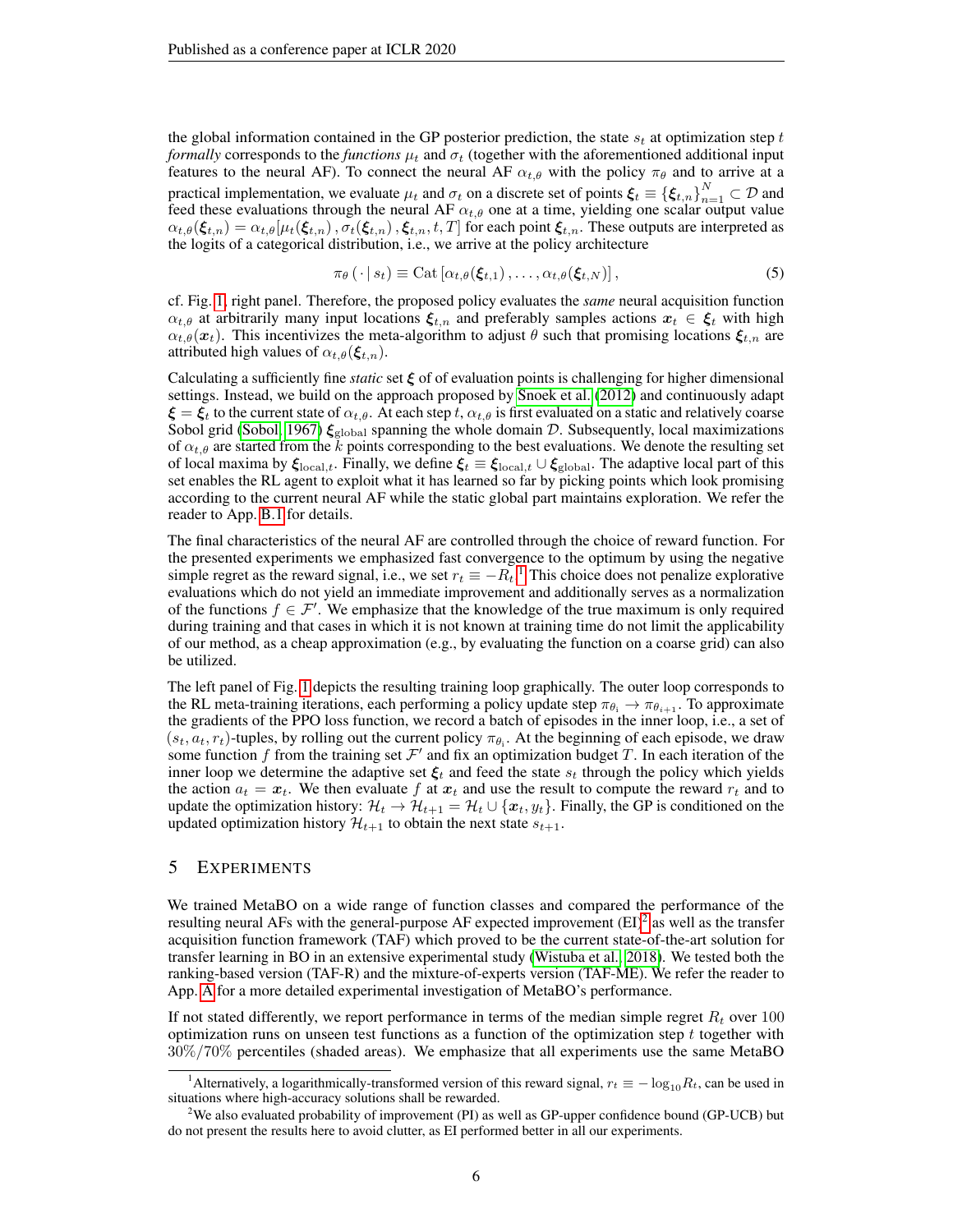

<span id="page-6-2"></span><span id="page-6-1"></span>Figure 2: Performance on three global optimization benchmark functions with random translations sampled uniformly from  $[-0.1, 0.1]^D$  and scalings from [0.9, 1.1]. To test TAF's performance, we randomly picked  $M = 50$  source tasks from this function class and evaluated both the ranking-based version (TAF-R-50) and the mixture-of-experts version (TAF-ME-50). We trained MetaBO on the same set of source tasks (MetaBO-50). In contrast to TAF, MetaBO can also be trained without manually restricting the set of available source tasks. The corresponding results are labelled "MetaBO". MetaBO outperformed EI by clear margin, especially in early stages of the optimization. After few steps used to identify the specific instance of the objective function, MetaBO also outperformed both flavors of TAF over wide ranges of the optimization budget. Results for TAF-20 can be found in App. [A.4,](#page-18-0) Fig. [12.](#page-19-0)

hyperparameters, making our method easily applicable in practice. Furthermore, MetaBO does not increase evaluation time considerably compared to standard AFs, cf. App. [A.2,](#page-16-0) Tab. [3.](#page-17-0) In addition, even the most expensive of our experiments (the simulation-to-real task, due to the simulation in the BO loop) required not more than 10h of training time on a moderately complex architecture (10 CPU workers, 1 GPU), which is fully justified for our intended offline transfer learning use-case. To foster reproducibility, we provide a detailed exposition of the experimental settings in App. [B](#page-18-1) and make the source code of MetaBO available online.<sup>[3](#page-6-0)</sup>

Global Optimization Benchmark Functions We evaluated our method on a set of synthetic function classes based on the standard global optimization benchmark functions Branin ( $D = 2$ ), Goldstein-Price ( $D = 2$ ), and Hartmann-3 ( $D = 3$ ) [\(Picheny et al., 2013\)](#page-11-18). To construct the training set  $\mathcal{F}'$ , we applied translations in  $[-0.1, 0.1]^D$  as well as scalings in [0.9, 1.1].

As TAF stores and evaluates one source GP for each source task, its applicability is restricted to a relatively small amount of source data. For the evaluations of TAF and MetaBO, we therefore picked a random set of  $M = 50$  source tasks from the continuously parametrized family  $\mathcal{F}'$  of available objective functions and spread these tasks uniformly over the whole range of translations and scalings (MetaBO-50, TAF-R-50, TAF-ME-50). We used  $N_{\text{TAF}} = 100$  data points for each source GP of TAF. We also tested both flavors of TAF for  $M = 20$  source tasks (with  $N_{\text{TAF}} = 50$ ) and observed that TAF's performance does not necessarily increase with more source data, rendering the choice of suitable source tasks cumbersome. Fig. [2](#page-6-1) shows the performance on unseen functions drawn randomly from  $\mathcal{F}'$ . To avoid clutter, we move the results for TAF-20 to App. [A.4,](#page-18-0) cf. Fig. [12.](#page-19-0) MetaBO-50 outperformed EI by large margin, in particular at early stages of the optimization, by making use of the structural knowledge about  $\mathcal{F}'$  acquired during the meta-learning phase. Furthermore, MetaBO-50 outperformed both flavors of TAF-50 over wide ranges of the optimization budget. This is due to its ability to learn sampling strategies which go beyond a combination of a prior over  $D$  and a standard AF (as is the case for TAF). Indeed, note that MetaBO spends some initial non-greedy evaluations to identify specific properties of the target objective function, resulting in much more efficient optimization strategies. We investigate this behaviour further on simple toy experiments and using easily interpretable baseline AFs in App. [A.1.](#page-13-1)

We further emphasize that MetaBO does not require the user to manually pick a suitable set of source tasks but that it can naturally learn from the whole set  $\mathcal{F}'$  of available source tasks by randomly picking a new task from  $\mathcal{F}'$  at the beginning of each BO iteration and aggregating this information in the neural AF weights. We also trained this full version of MetaBO (labelled "MetaBO") on the

<span id="page-6-0"></span><sup>3</sup><https://github.com/boschresearch/MetaBO>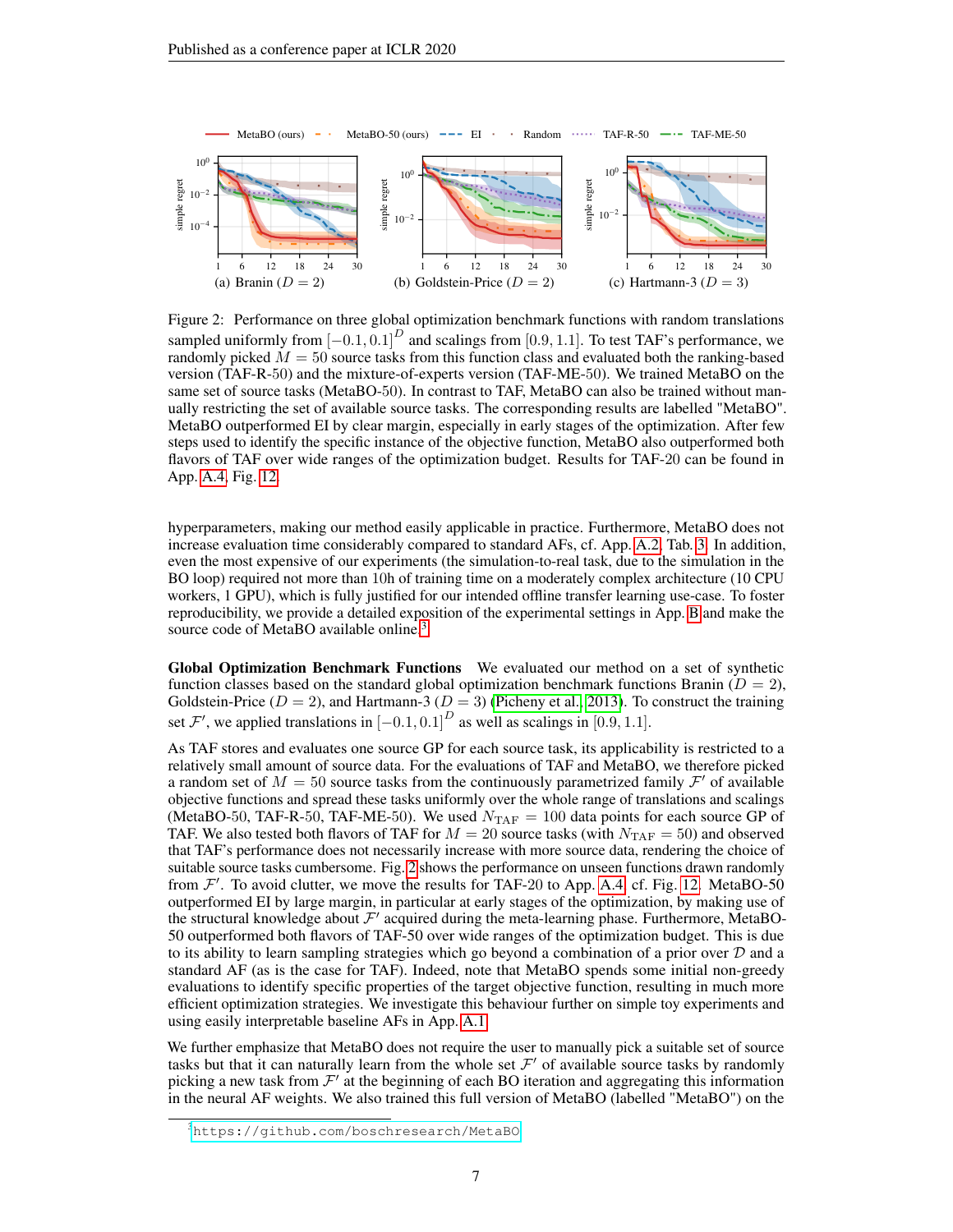

<span id="page-7-4"></span><span id="page-7-3"></span><span id="page-7-2"></span><span id="page-7-1"></span>Figure 3: Performance on a simulation-to-real task (cf. text). MetaBO and TAF used source data from a cheap numerical simulation. (a) Performance on an extended training set in simulation. (b) Transfer to the hardware depicted in (c), averaged over ten BO runs. MetaBO learned robust neural AFs with very strong optimization performance and online adaption to the target objectives, which reliably yielded stabilizing controllers after less than ten BO iterations while TAF-ME-100, TAF-R-100, and EI explore too heavily. Comparing the results for MetaBO and MetaBO-50 in simulation, we observe that MetaBO benefits from its ability to learn from the whole set of available source data, while TAF's applicability is restricted to a comparably small number of source tasks. We move the results for TAF-50 to App. [A.4,](#page-18-0) Fig. [13.](#page-20-1)

global optimization benchmark functions, obtaining performance comparable with MetaBO-50. We demonstrate below that for more complex experiments, such as the simulation-to-real task, MetaBO's ability to learn from the full set of available source tasks is crucial for efficient transfer learning. We also investigate the dependence of MetaBO's performance on the number of source tasks in more detail in App. [A.2.](#page-16-0)

As a final test on synthetic functions, we evaluated the neural AFs on objective functions outside of the training distribution. This can give interesting insights into the nature of the problems under consideration. We move the results of this experiment to App. [A.3.](#page-18-2)

**Simulation-to-Real Task** Sample efficiency is of special interest for the optimization of real world systems. In cases where an approximate model of the system can be simulated, the proposed approach can be used to improve the data-efficiency on the real system. To demonstrate this, we evaluated MetaBO on a  $4D$  simulation-to-real experiment. The task was to stabilize a Furuta pendulum [\(Furuta](#page-10-15) [et al., 1992\)](#page-10-15) for 5 s around the upper equilibrium position using a linear state-feedback controller. We applied BO to tune the four feedback gains of this controller [\(Fröhlich et al., 2020\)](#page-10-16). To assess the performance of a given controller, we employed a logarithmic quadratic cost function [\(Bansal et al.,](#page-10-17) [2017\)](#page-10-17). If the controller was not able to stabilize the system or if the voltage applied to the motor exceeded some safety limit, we added a penalty term proportional to the remaining time the pendulum would have had to be stabilized for successfully completing the task. We emphasize that the cost function is rather sensitive to the control gains, resulting in a challenging black-box optimization problem.

To meta-learn the neural AF, we employed a fast numerical simulation based on the nonlinear dynamics equations of the Furuta pendulum which only contained the most basic physical effects. In particular, effects like friction and stiction were not modeled. The training distribution was generated by sampling the physical parameters of this simulation (two lengths, two masses), uniformly on a range of  $75\%$  –  $125\%$  around the measured parameters of the hardware (Quanser QUBE – Servo  $2<sup>4</sup>$  $2<sup>4</sup>$  $2<sup>4</sup>$ Fig. [3\(c\)\)](#page-7-1). We also used this simulation to generate  $M = 100$  source tasks for TAF ( $N_{\text{TAF}} = 200$ ).

Fig. [3\(a\)](#page-7-2) shows the performance on objective functions from simulation. Again, MetaBO learned a sophisticated sampling strategy which first identifies the target objective function and adapts its optimization strategy accordingly, resulting in very strong optimization performance. In contrast, TAF's superposition of a prior over  $D$  obtained from the source tasks with EI on the target task leads to excessive explorative behaviour. We move further experimental results for TAF-50 to App. [A.4,](#page-18-0) Fig. [13.](#page-20-1)

<span id="page-7-0"></span><sup>4</sup><https://www.quanser.com/products/qube-servo-2>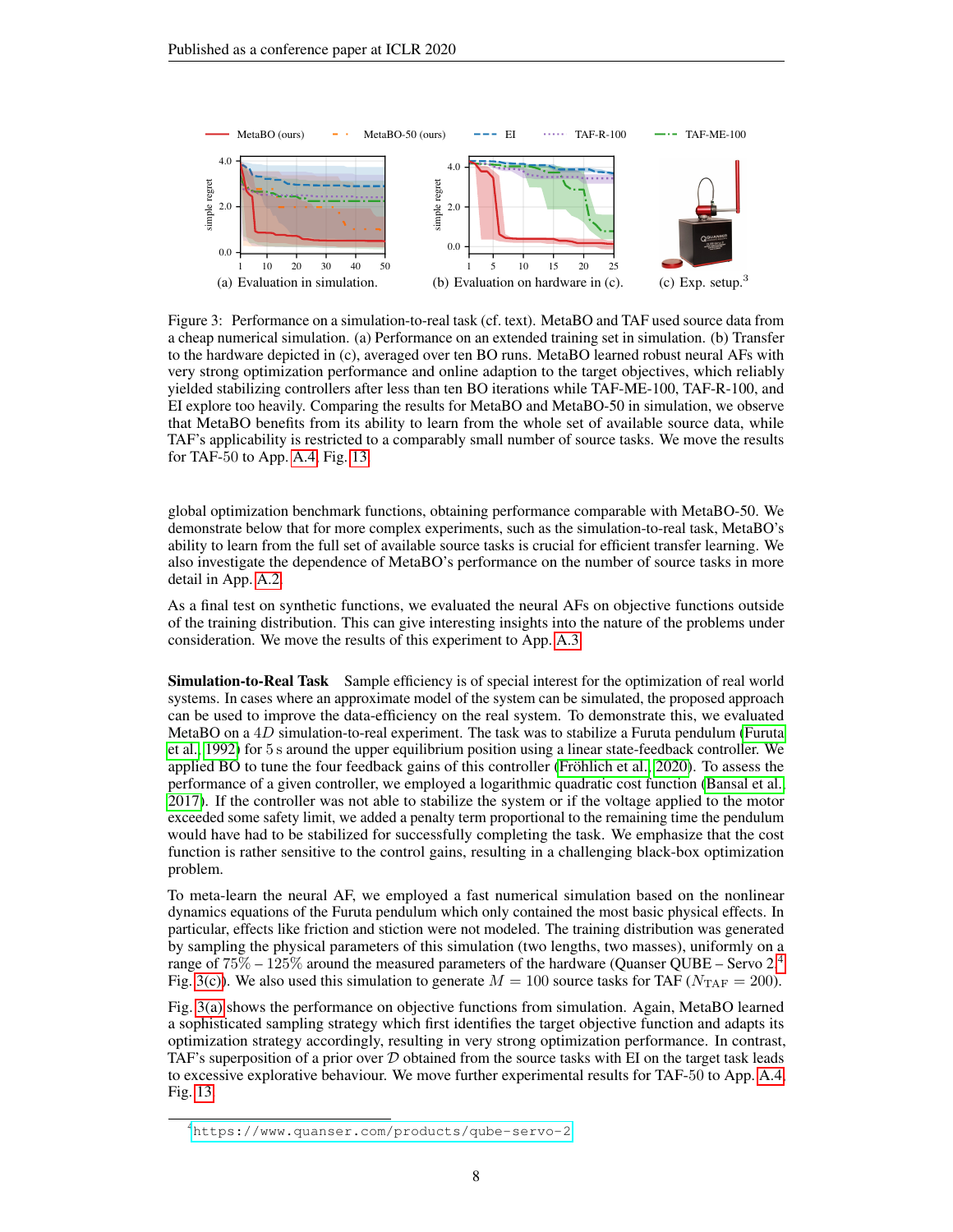

<span id="page-8-1"></span>Figure 4: Performance on two 2D hyperparameter optimization tasks (SVM and AdaBoost). We trained MetaBO on precomputed data for 35 randomly chosen datasets and used the same datasets as source tasks for TAF. The remaining 15 datasets were used for this evaluation. MetaBO learned very data-efficient sampling strategies on both experiments, outperforming the benchmark methods by clear margin. Note that the optimization domain is discrete and therefore tasks can be solved exactly, corresponding to zero regret.

By comparing the performance of MetaBO and MetaBO-50 in simulation, we find that our architecture's ability to incorporate large amounts of source data is indeed beneficial on this complex optimization problem. The results in App. [A.2](#page-16-0) underline that this task indeed requires large amounts of source data to be solved efficiently. This is substantiated by the results on the hardware, on which we evaluated the full version of MetaBO and the baseline AFs obtained by training on data from simulation without any changes. Fig. [3\(b\)](#page-7-3) shows that MetaBO learned a neural AF which generalizes well from the simulated objectives to the hardware task and was thereby able to rapidly adjust to its specific properties. This resulted in very data-efficient optimization on the target system, consistently yielding stabilizing controllers after less than ten BO iterations. In comparison, the benchmark AFs required many samples to identify promising regions of the search space and therefore did not reliably find stabilizing controllers within the budget of 25 optimization steps.

As it provides interesting insights into the nature of the studied problem, we investigate MetaBO's generalization performance to functions outside of the training distribution in App. [A.3.](#page-18-2) We emphasize, however, that the intended use case of our method is on unseen functions drawn from the training distribution. Indeed, by measuring the physical parameters of the hardware system and adjusting the ranges from which the parameters are drawn to generate  $\mathcal{F}'$  according to the measurement uncertainty, the training distribution can be modelled in such a way that the true system parameters lie inside of it with high confidence.

Hyperparameter Optimization We tested MetaBO on two 2D-hyperparameter optimization (HPO) problems for RBF-based SVMs and AdaBoost. As proposed in [Wistuba et al.](#page-12-1) [\(2018\)](#page-12-1), we used precomputed results of training these models on [5](#page-8-0)0 datasets<sup>5</sup> with 144 parameter configurations (RBF) kernel parameter, penalty parameter  $C$ ) for the SVMs and 108 configurations (number of product terms, number of iterations) for AdaBoost. We randomly split these datasets into 35 source datasets used for training MetaBO as well as for TAF and evaluated the resulting optimization strategies on the remaining 15 datasets. To determine when to stop the meta-training of MetaBO, we performed 7-fold cross validation on the training datasets. We emphasize that MetaBO did not use more source data than TAF in this experiment, underlining again its broad applicability in situations with both scarse and abundant source data. The results (Fig. [4\)](#page-8-1) show that MetaBO learned very data-efficient neural AFs which surpassed EI und TAF on both experiments.

General Function Classes Finally, we evaluated the performance of MetaBO on function classes without any particular structure except a bounded correlation lengthscale. As there is only little structure present in this function class which could be exploited in the transfer learning setting, it is desirable to obtain neural AFs which fall back at least on the performance level of general-purpose AFs such as EI. We performed two different experiments of this type. For the first experiment, we sampled the objective functions from a GP prior with squared-exponential (RBF) kernel with lengthscales drawn uniformly from  $\ell \in [0.05, 0.5]$ .<sup>[6](#page-8-2)</sup> For the second experiment, we used a GP prior

<span id="page-8-0"></span><sup>&</sup>lt;sup>5</sup>Visualizations of the objective functions can be found on  $http://www.hylap.org$ 

<span id="page-8-2"></span><sup>&</sup>lt;sup>6</sup>We normalized the optimization domain to  $\mathcal{D} = [0, 1]^D$ .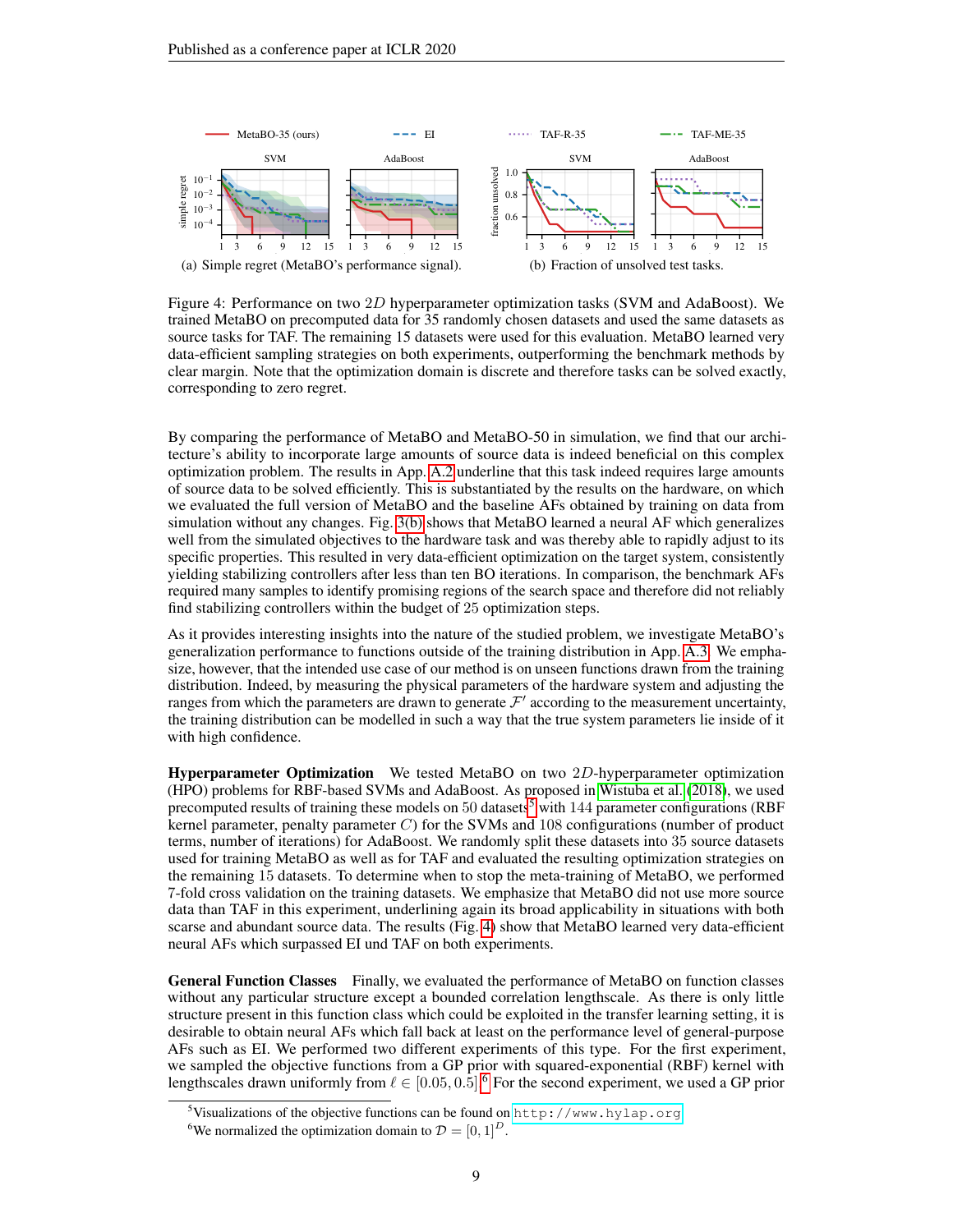

<span id="page-9-0"></span>Figure 5: Performance of MetaBO trained on  $D = 3$ -dimensional objective functions sampled from a GP prior with RBF kernel (upper row) and Matern-5/2 kernel (lower row) with lengthscales drawn randomly from  $\ell \in [0.05, 0.5]$ . Panels (a, d) show the performance on these training distributions. As we excluded the  $x$ -feature from the neural AF inputs during training, the resulting AFs can be applied to functions of different dimensionalities. We evaluated each AF on  $D = 4$  and  $D = 5$  without retraining MetaBO. We report simple regret w.r.t. the best observed function value, determined separately for each function in the test set.

with Matern-5/2 kernel with the same range of lengthscales. For the latter experiment we also used the Matern-5/2 kernel (in contrast to the RBF kernel used in all other experiments) as the kernel of the GP surrogate model to avoid model mismatch. For both types of function classes we trained MetaBO on  $D = 3$  dimensional tasks and excluded the x-feature to study a dimensionality-agnostic version of MetaBO. Indeed, we evaluated the resulting neural AFs *without retraining* for dimensionalities  $D \in \{3, 4, 5\}$ . The results (Fig. [5\)](#page-9-0) show that MetaBO is capable of learning neural AFs which perform better than or at least on on-par with EI on these general function classes.

## 6 CONCLUSION AND FUTURE WORK

We introduced MetaBO, a novel method for transfer learning in the framework of BO. Via a flexible meta-learning approach, we inject prior knowledge directly into the optimization strategy of BO using neural AFs. The experiments show that our method consistently outperforms existing methods, for instance in simulation-to-real settings or on hyperparameter search tasks. Our approach is broadly applicable to a wide range of practical problems, covering both the cases of scarse and abundant source data. The resulting neural AFs can represent search strategies which go far beyond the abilities of current approaches which often rely on weighted superpositions of priors over the optimization domain obtained from the source data with standard AFs. In future work, we aim to tackle the multi-task multi-fidelity setting [\(Valkov et al., 2018\)](#page-12-7), where we expect MetaBO's sample efficiency to be of high impact.

#### ACKNOWLEDGEMENTS

We want to thank Julia Vinogradska, Edgar Klenske, Aaron Klein, Matthias Feurer, Gerhard Neumann, as well as the anonymous reviewers for valuable remarks and discussions which greatly helped to improve this paper.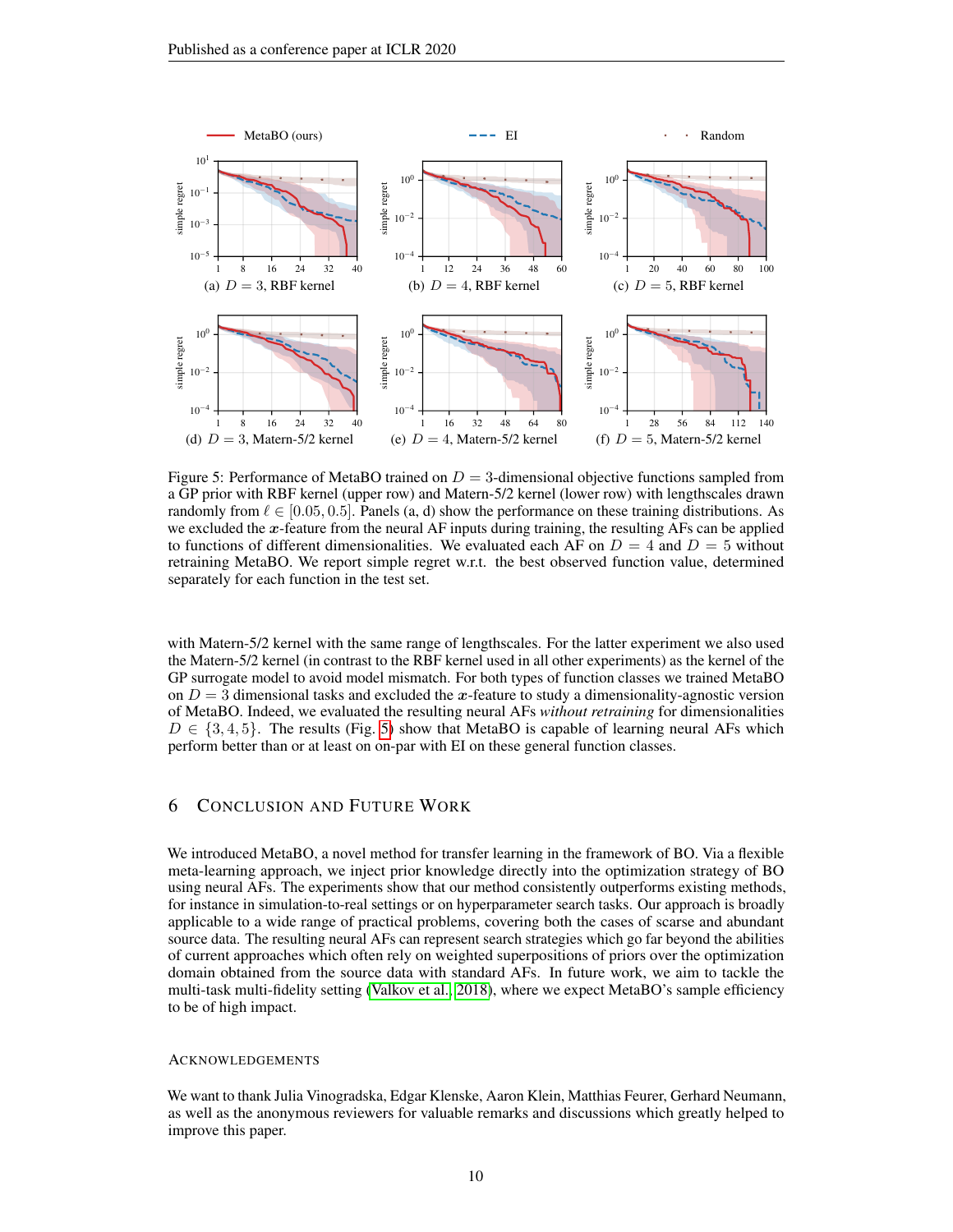#### **REFERENCES**

- <span id="page-10-5"></span>Marcin Andrychowicz, Misha Denil, Sergio Gomez Colmenarejo, Matthew W. Hoffman, David Pfau, Tom Schaul, and Nando de Freitas. Learning to Learn by Gradient Descent by Gradient Descent. In *Advances in Neural Information Processing Systems*, 2016.
- <span id="page-10-17"></span>Somil Bansal, Roberto Calandra, Ted Xiao, Sergey Levine, and Claire J. Tomlin. Goal-driven Dynamics Learning via Bayesian Optimization. In *IEEE Annual Conference on Decision and Control*, 2017.
- <span id="page-10-9"></span>Rémi Bardenet, Mátyás Brendel, Balázs Kégl, and Michèle Sebag. Collaborative Hyperparameter Tuning. In *International Conference on Machine Learning*, 2013.
- <span id="page-10-3"></span>Yoshua Bengio, Samy Bengio, and Jocelyn Cloutier. Learning a Synaptic Learning Rule. In *International Joint Conference on Neural Networks*, 1991.
- <span id="page-10-0"></span>Eric Brochu, Vlad M. Cora, and Nando de Freitas. A Tutorial on Bayesian Optimization of Expensive Cost Functions, with Application to Active User Modeling and Hierarchical Reinforcement Learning. arXiv:1012.2599, 2010.
- <span id="page-10-8"></span>Yutian Chen, Matthew W. Hoffman, Sergio Gómez Colmenarejo, Misha Denil, Timothy P. Lillicrap, Matt Botvinick, and Nando de Freitas. Learning to Learn without Gradient Descent by Gradient Descent. In *International Conference on Machine Learning*, 2017.
- <span id="page-10-4"></span>Christian Daniel, Jonathan Taylor, and Sebastian Nowozin. Learning Step Size Controllers for Robust Neural Network Training. In *AAAI Conference on Artificial Intelligence*, 2016.
- <span id="page-10-12"></span>Matthias Feurer, Aaron Klein, Katharina Eggensperger, Jost Tobias Springenberg, Manuel Blum, and Frank Hutter. Efficient and Robust Automated Machine Learning. In *Advances in Neural Information Processing Systems*, 2015a.
- <span id="page-10-13"></span>Matthias Feurer, Jost Tobias Springenberg, and Frank Hutter. Initializing Bayesian Hyperparameter Optimization via Meta-Learning. *AAAI Conference on Artificial Intelligence*, 2015b.
- <span id="page-10-1"></span>Matthias Feurer, Benjamin Letham, and Eytan Bakshy. Scalable Meta-Learning for Bayesian Optimization. arXiv:1802.02219, 2018.
- <span id="page-10-6"></span>Chelsea Finn, Pieter Abbeel, and Sergey Levine. Model-Agnostic Meta-Learning for Fast Adaptation of Deep Networks. In *International Conference on Machine Learning*, 2017.
- <span id="page-10-7"></span>Sebastian Flennerhag, Pablo Garcia Moreno, Neil Lawrence, and Andreas Damianou. Transferring Knowledge across Learning Processes. In *International Conference on Learning Representations*, 2019.
- <span id="page-10-16"></span>Lukas P. Fröhlich, Edgar D. Klenske, Christian G. Daniel, and Melanie N. Zeilinger. Bayesian Optimization for Policy Search in High-Dimensional Systems via Automatic Domain Selection. *arXiv:2001.07394*, 2020.
- <span id="page-10-15"></span>Katsuhisa Furuta, M. Yamakita, and S. Kobayashi. Swing-up Control of Inverted Pendulum Using Pseudo-State Feedback. *Journal of Systems and Control Engineering*, 206(4), 1992.
- <span id="page-10-10"></span>Marta Garnelo, Jonathan Schwarz, Dan Rosenbaum, Fabio Viola, Danilo J. Rezende, S. M. Ali Eslami, and Yee Whye Teh. Neural Processes. *arXiv:1807.01622*, 2018.
- <span id="page-10-11"></span>Daniel Golovin, Benjamin Solnik, Subhodeep Moitra, Greg Kochanski, John Karro, and D. Sculley. Google Vizier: A Service for Black-Box Optimization. In *International Conference on Knowledge Discovery and Data Mining*, 2017.
- <span id="page-10-18"></span>GPy. GPy: A Gaussian Process Framework in Python, 2012.
- <span id="page-10-2"></span>Sepp Hochreiter, Steven A. Younger, and Peter R. Conwell. Learning to Learn Using Gradient Descent. In *Artificial Neural Networks - ICANN*, 2001.
- <span id="page-10-14"></span>Harold J. Kushner. A New Method of Locating the Maximum Point of an Arbitrary Multipeak Curve in the Presence of Noise. *Journal of Basic Engineering*, 86(1), 1964.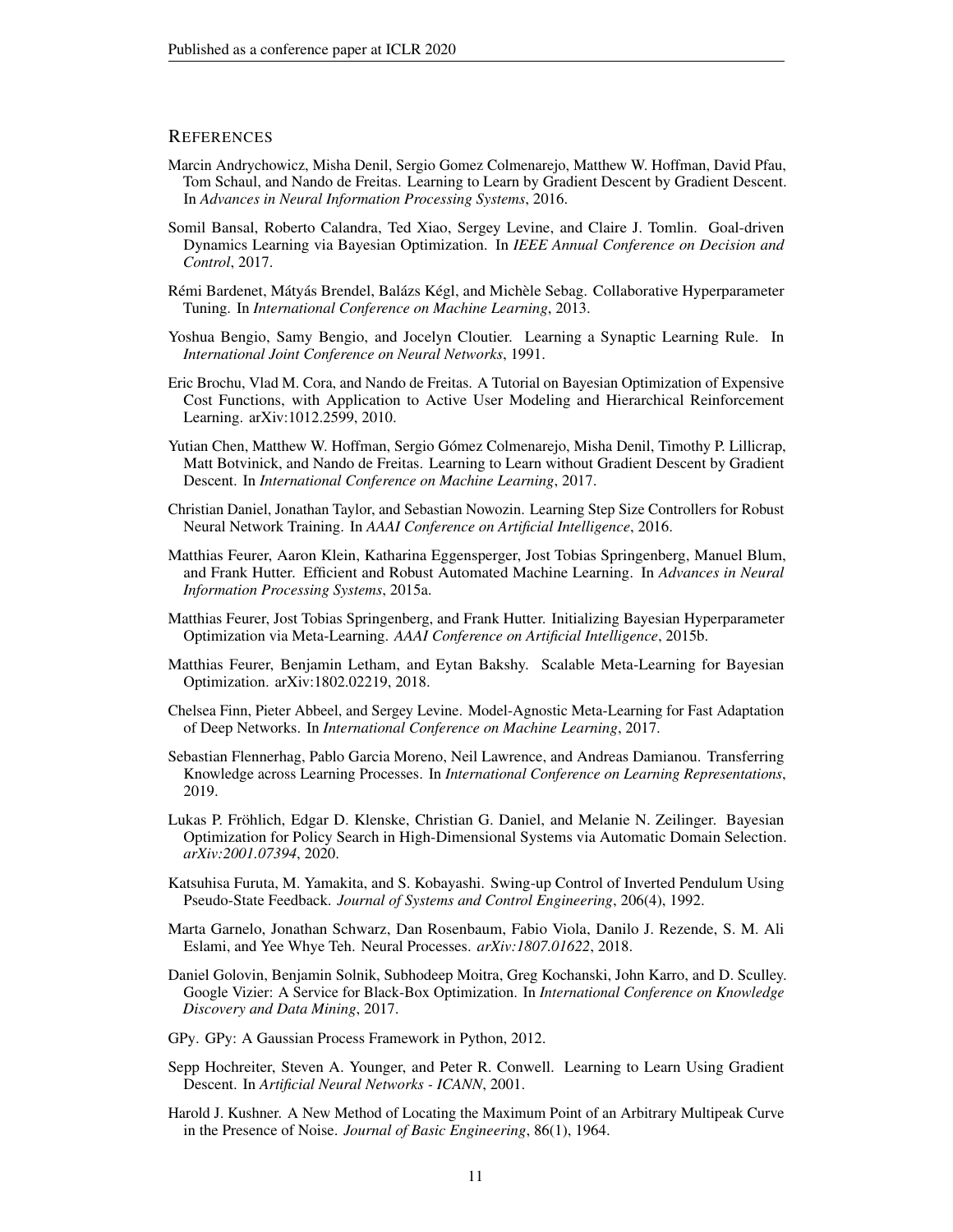- <span id="page-11-4"></span>Brenden M. Lake, Tomer D. Ullman, Joshua B. Tenenbaum, and Samuel J. Gershman. Building Machines That Learn and Think Like People. arXiv:1604.00289, 2016.
- <span id="page-11-6"></span>Ke Li and Jitendra Malik. Learning to Optimize. arXiv:1606.01885, 2016.
- <span id="page-11-7"></span>Ke Li and Jitendra Malik. Learning to Optimize Neural Nets. arXiv:1703.00441, 2017.
- <span id="page-11-8"></span>Luke Metz, Niru Maheswaranathan, Brian Cheung, and Jascha Sohl-Dickstein. Learning Unsupervised Learning Rules. In *International Conference on Learning Representations*, 2019.
- <span id="page-11-0"></span>Jonas Močkus. On Bayesian Methods for Seeking the Extremum. In *Optimization Techniques IFIP Technical Conference*, 1975.
- <span id="page-11-9"></span>Alex Nichol, Joshua Achiam, and John Schulman. On First-Order Meta-Learning Algorithms. *arXiv:1803.02999*, 2018.
- <span id="page-11-12"></span>Valerio Perrone, Rodolphe Jenatton, Matthias W Seeger, and Cedric Archambeau. Scalable Hyperparameter Transfer Learning. In *Advances in Neural Information Processing Systems*, 2018.
- <span id="page-11-18"></span>Victor Picheny, Tobias Wagner, and David Ginsbourger. A Benchmark of Kriging-based Infill Criteria for Noisy Optimization. *Structural and Multidisciplinary Optimization*, 48(3), 2013.
- <span id="page-11-14"></span>Carl Edward Rasmussen and Christopher K. I. Williams. *Gaussian Processes for Machine Learning*. The MIT Press, 2005.
- <span id="page-11-5"></span>Thomas Philip Runarsson and Magnus Thor Jonsson. In *IEEE Symposium on Combinations of Evolutionary Computation and Neural Networks*, 2000.
- <span id="page-11-13"></span>Nicolas Schilling, Martin Wistuba, and Lars Schmidt-Thieme. Scalable Hyperparameter Optimization with Products of Gaussian Process Experts. *European Conference on Machine Learning and Knowledge Discovery in Databases*, 2016.
- <span id="page-11-3"></span>Jürgen Schmidhuber. *Evolutionary Principles in Self-Referential Learning. On Learning how to Learn: The Meta-Meta-Meta...-Hook*. Diploma Thesis, Technische Universitat München, Germany, 1987.
- <span id="page-11-19"></span>John Schulman, Philipp Moritz, Sergey Levine, Michael I. Jordan, and Pieter Abbeel. High-Dimensional Continuous Control Using Generalized Advantage Estimation. arXiv:1506.02438, 2015.
- <span id="page-11-16"></span>John Schulman, Filip Wolski, Prafulla Dhariwal, Alec Radford, and Oleg Klimov. Proximal Policy Optimization Algorithms. arXiv:1707.06347, 2017.
- <span id="page-11-2"></span>Bobak Shahriari, Kevin Swersky, Ziyu Wang, Ryan P. Adams, and Nando de Freitas. Taking the Human Out of the Loop: A Review of Bayesian Optimization. *Proceedings of the IEEE*, 104(1), 2016.
- <span id="page-11-10"></span>Alistair Shilton, Sunil Gupta, Santu Rana, and Svetha Venkatesh. Regret Bounds for Transfer Learning in Bayesian Optimisation. In *International Conference on Artificial Intelligence and Statistics*, volume 54, 2017.
- <span id="page-11-1"></span>Jasper Snoek, Hugo Larochelle, and Ryan P. Adams. Practical Bayesian Optimization of Machine Learning Algorithms. In *Advances in Neural Information Processing Systems*, 2012.
- <span id="page-11-17"></span>Ilya Meerovich Sobol. On the Distribution of Points in a Cube and the Approximate Evaluation of Integrals. *Zhurnal Vychislitelnoi Matematiki i Matematicheskoi Fiziki*, 7(4), 1967.
- <span id="page-11-11"></span>Jost Tobias Springenberg, Aaron Klein, Stefan Falkner, and Frank Hutter. Bayesian Optimization with Robust Bayesian Neural Networks. In *Advances in Neural Information Processing Systems*, 2016.
- <span id="page-11-15"></span>Niranjan Srinivas, Andreas Krause, Sham Kakade, and Matthias W. Seeger. Gaussian Process Optimization in the Bandit Setting: No Regret and Experimental Design. In *International Conference on Machine Learning*, 2010.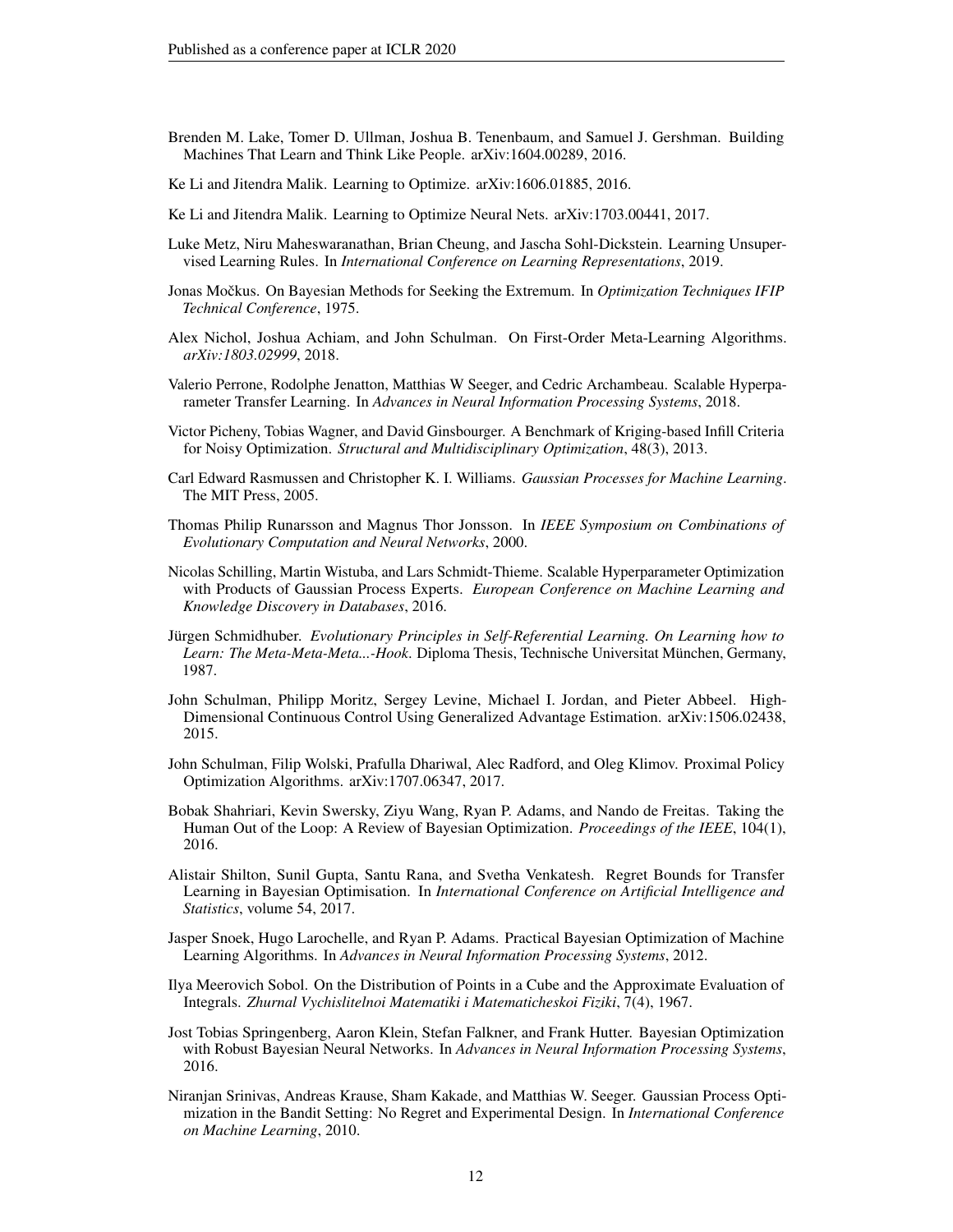- <span id="page-12-6"></span>Richard S. Sutton and Andrew G. Barto. *Reinforcement Learning - an Introduction*. Adaptive Computation and Machine Learning. MIT Press, 1998.
- <span id="page-12-0"></span>Kevin Swersky, Jasper Snoek, and Ryan P. Adams. Multi-Task Bayesian Optimization. In *Advances in Neural Information Processing Systems*, 2013.
- <span id="page-12-4"></span>Tinu Theckel Joy, Santu Rana, Sunil Gupta, and Svetha Venkatesh. Flexible Transfer Learning Framework for Bayesian Optimisation. In *Advances in Knowledge Discovery and Data Mining*, 2016.
- <span id="page-12-2"></span>Sebastian Thrun and Lorien Pratt. *Learning to Learn*. Kluwer Academic Publishers, Norwell, MA, USA, 1998.
- <span id="page-12-7"></span>Lazar Valkov, Rodolphe Jenatton, Fela Winkelmolen, and Cédric Archambeau. A Simple Transferlearning Extension of Hyperband. *NeurIPS Workshop on Meta-Learning*, 2018.
- <span id="page-12-5"></span>Martin Wistuba, Nicolas Schilling, and Lars Schmidt-Thieme. Two-Stage Transfer Surrogate Model for Automatic Hyperparameter Optimization. In *European Conference on Machine Learning and Knowledge Discovery in Databases*, 2016.
- <span id="page-12-1"></span>Martin Wistuba, Nicolas Schilling, and Lars Schmidt-Thieme. Scalable Gaussian Process-based Transfer Surrogates for Hyperparameter Optimization. *Journal of Machine Learning Research*, 107(1), 2018.
- <span id="page-12-3"></span>Dani Yogatama and Gideon Mann. Efficient Transfer Learning Method for Automatic Hyperparameter Tuning. In *International Conference on Artificial Intelligence and Statistics*, 2014.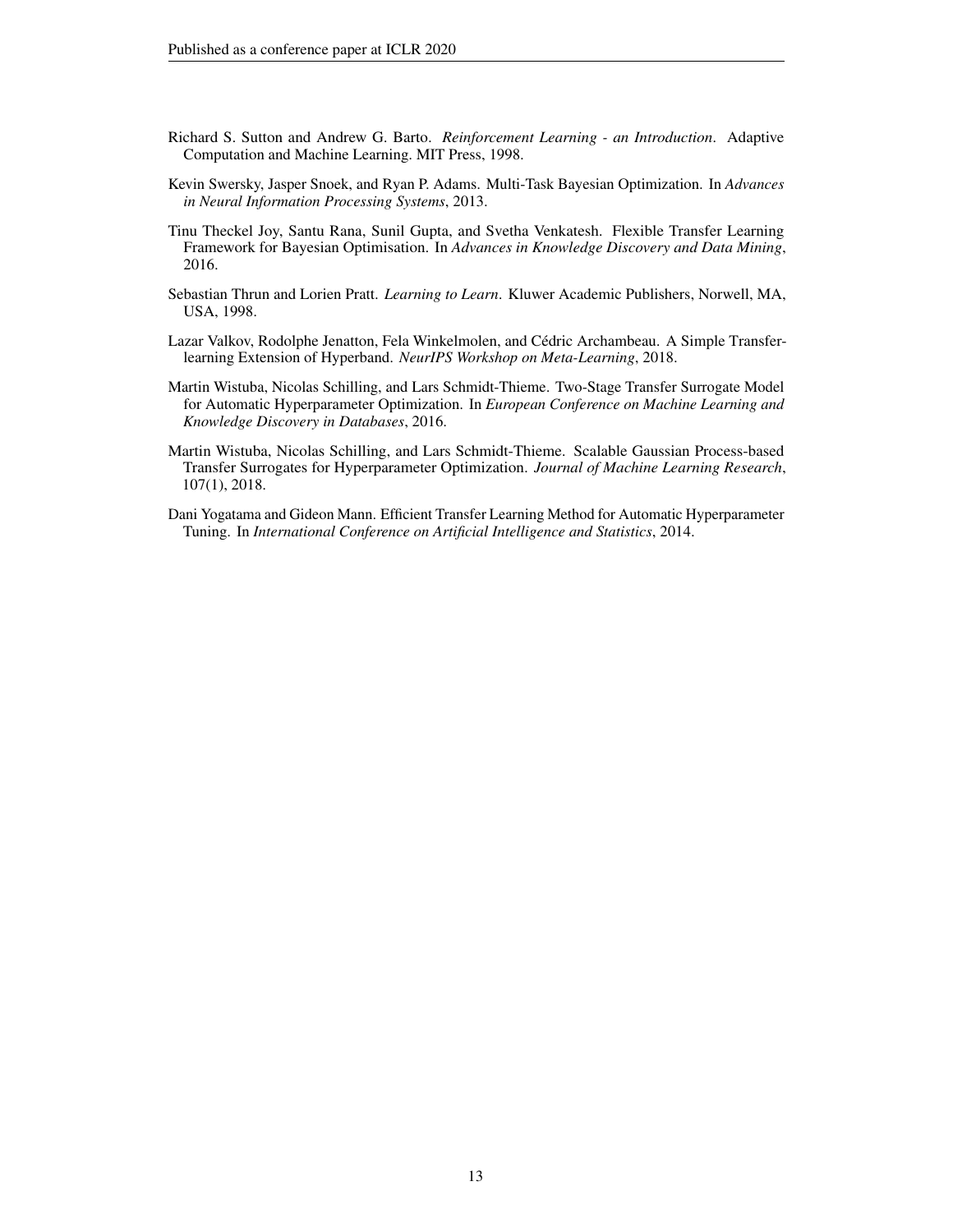# <span id="page-13-0"></span>A ADDITIONAL EXPERIMENTAL RESULTS

#### <span id="page-13-1"></span>A.1 INTERPRETATION OF NEURAL AF SEARCH STRATEGIES

We provide additional experimental results to demonstrate that MetaBO's neural AFs learn representations that go beyond some kind of standard AF combined with a prior over D.

Emergence of Non-Greedy Search Strategies To obtain intuition about the kind of search strategies MetaBO is able to learn, we devised two classes of one-dimensional toy objective functions.

The first class of objective functions (Rhino-1, cf. Fig. [6\)](#page-14-0) is generated by applying random translations sampled uniformly from  $t \in [-0.2, 0.2]$  to a function which is given by the superposition of two Gaussian bumps with different heights and widths and fixed distance,

$$
f_{\text{R1}}(x,t) \equiv 0.5 \cdot \mathcal{N}(x|\mu = 0.3 - t, \sigma = 0.1) + 3.0 \cdot \mathcal{N}(x|\mu = 0.7 - t, \sigma = 0.01), \quad (6)
$$

where we define  $\mathcal{N}(x|\mu,\sigma) \equiv \exp(-1/2 \cdot (x-\mu)^2/\sigma^2)$ . The second class of objective functions (Rhino-2, cf. Fig. [7\)](#page-15-0) is given by uniformly sampling the parameter  $h \in [0.6, 0.9]$  of the function

$$
f_{\text{R2}}(x,h) \equiv h \cdot \mathcal{N}(x|\mu=0.2, \sigma=0.1) + 2.0 \cdot \mathcal{N}(x|\mu=h, \sigma=0.01) - 1.0. \tag{7}
$$

For both of these function classes it is intuitively clear that the optimal search strategy involves a first non-greedy evaluation to identify the specific instance of the target function. Indeed, for all instances of these function classes, the smaller and wider bumps overlap and encode information about the position of the sharp global optimum. Therefore, an optimal strategy spends the first evaluation at a fixed position  $x_0$  where all smaller and wider bumps have non-negligible heights  $y_0$ . Then, for both function classes, the global optimum  $x^*$  can be determined exactly from  $y_0$  (if we assume noiseless evaluations), such that  $x^*$  can be found in the second step. Figs. [6,](#page-14-0) [7](#page-15-0) show that MetaBO indeed learns such non-greedy optimization strategies, which go far beyond a simple combination of a prior over  $D$  with some kind of standard AF. As mentioned in the main part of this paper, we suppose that MetaBO employs similar strategies on more complex function classes. For instance, we observe in the experiments on the global optimization benchmark functions (Fig. [2\)](#page-6-1) that MetaBO consistently starts with higher regret than the pre-informed TAF which suggests that it learned to spend a few non-greedy evaluations at the beginning of an optimization run to identify the specific instance of the target function.

Additional Baseline Methods To provide further evidence that MetaBO's neural AFs learn representations that go beyond a simple prior over  $D$  combined with some kind of standard AF, we show results for two additional baseline AFs which rely on such a naive combination.

We define the AF GMM-UCB as the following convex combination of a Gaussian Mixture Model (GMM) and the standard AF UCB:

$$
GMM – UCB (\boldsymbol{x}) \equiv w \cdot GMM (\boldsymbol{x}) + (1 - w) \cdot UCB (\boldsymbol{x}). \tag{8}
$$

The GMM is defined to have  $n_{\text{comp}}$  components and is fitted to the best designs from each of the  $M$ source tasks. Further, UCB is defined as

$$
\text{UCB}(\boldsymbol{x}) \equiv \mu(\boldsymbol{x}) + \beta \sigma(\boldsymbol{x}), \qquad (9)
$$

and we choose  $\beta = 2$  as is common in BO.

Furthermore, we define EPS-GREEDY as the AF which in each optimization samples without replacement from the set of best designs of each of the source tasks step with probability  $\epsilon$  and uses standard EI with probability  $1 - \epsilon$ .

Note that these baseline methods are similar in spirit to the TAF-approach evaluated in the main part of this paper. Indeed, TAF, GMM-UCB, and EPS-GREEDY all rely on some kind of prior over  $D$  determined using the source data which is combined through a weighted superposition with some standard AF. However, TAF uses more principled methods (TAF-ME, TAF-R) to adaptively determine the weights of this superposition.

To obtain optimal performance of GMM-UCB and EPS-GREEDY, we chose the parameters for these methods by grid search on the test set<sup>[7](#page-13-2)</sup> w.r.t. the median simple regret summed from  $t = 0$  to

<span id="page-13-2"></span> $<sup>7</sup>$ This yields an upper bound on the possible performance of GMM-UCB and EPS-GREEDY, as in practice</sup> one would have to estimate the parameters using a separate validation set.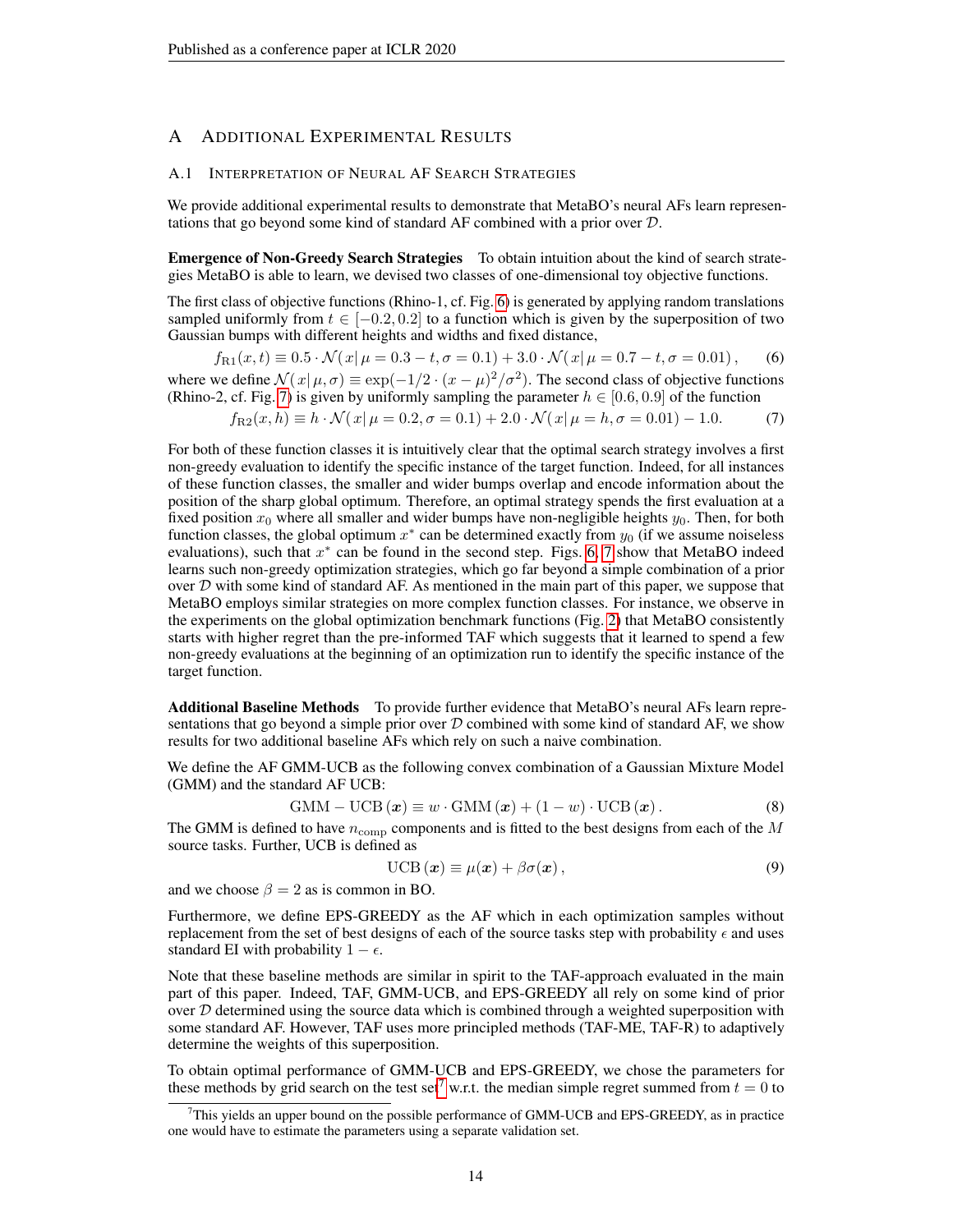

<span id="page-14-0"></span>Figure 6: Visualization of three BO episodes with neural AFs on the 1D Rhino-1 task. Each column of this figure correspond to one episode with three optimization steps. The uppermost row corresponds to the prior state before the objective function was queried. The fourth row depicts the state after three evaluations. Each subfigure shows the GP mean (dashed blue line), GP standard deviation (blue shaded area), and the ground truth function (black) in the upper panel as well as the neural AF in the lower panel. Dashed red lines indicate the maxima of the ground truth function and of the neural AF. Red and green crosses indicate the recorded data (the red cross corresponds to the most recent data point). Each instance of this task is generated by randomly translating an objective function with two peaks of different heights and widths. The distance between the local and global optimum is the same for each instance. MetaBO learns a sophisticated sampling strategy, spending a non-greedy evaluation at the beginning of each episode at a position where the smaller but wider peaks overlap for every instance of the function class to gain information about the location of the global optimum. Using this strategy, MetaBO is able to find the global optimum very efficiently.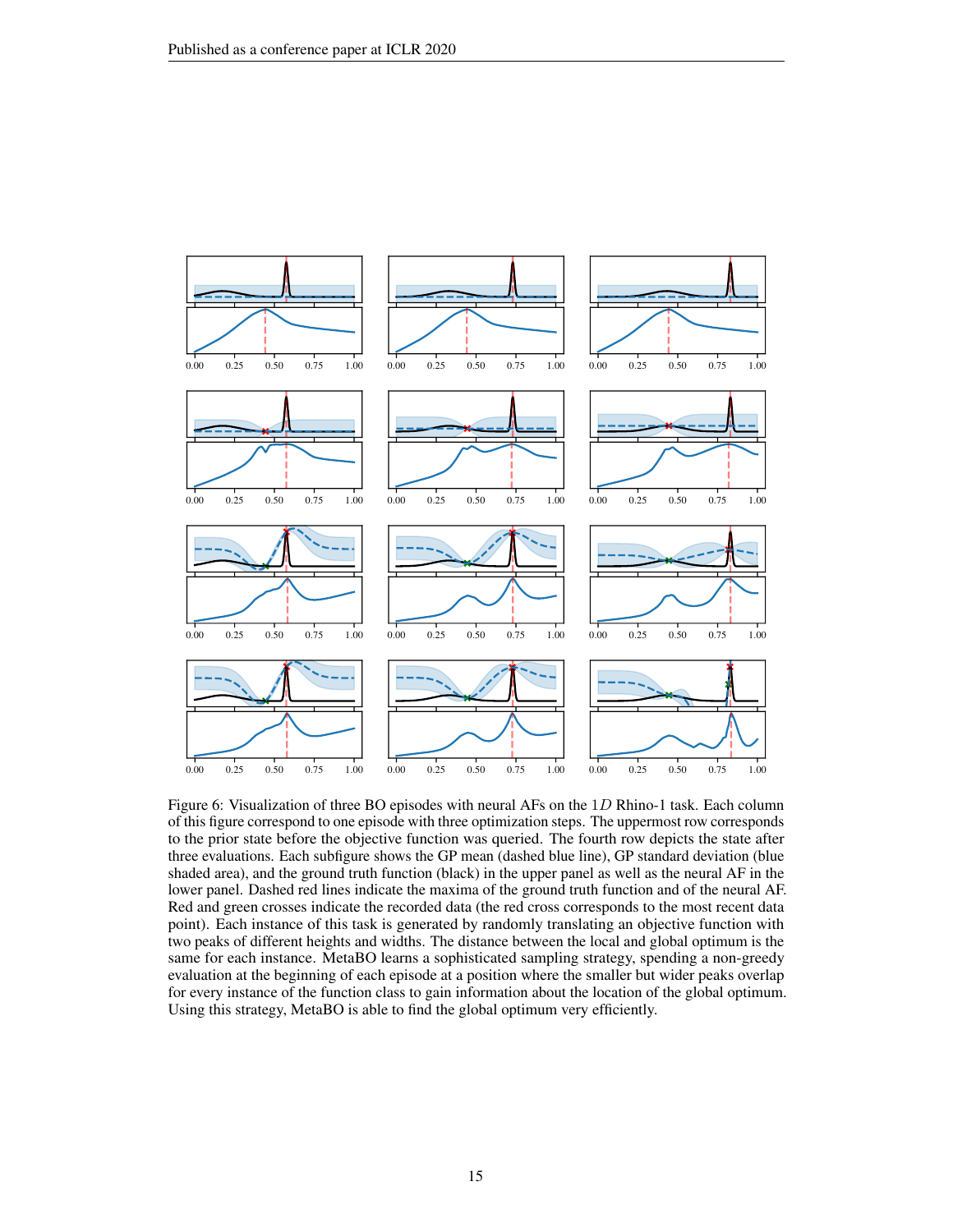

<span id="page-15-0"></span>Figure 7: Visualization of three episodes from the 1D Rhino-2 task. Each column of this figure correspond to one episode with two optimization steps. The uppermost row corresponds to the prior state before the objective function was queried. The third row depicts the state after two evaluations. Each subfigure shows the GP mean (dashed blue line), GP standard deviation (blue shaded area), and the ground truth function (black) in the upper panel as well as the neural AF in the lower panel. Dashed red lines indicate the maxima of the ground truth function and of the neural AF. Red and green crosses indicate the recorded data (the red cross corresponds to the most recent data point). Each instance of this task is generated by sampling the height h of a wide bump at a fixed location  $x = 0.2$ and placing a sharp peak at  $x = h$ . MetaBO learns a sophisticated sampling strategy, spending a non-greedy evaluation at  $x \approx 0.2$  at the beggining of each episode to gain information about the location of the global optimum. Using this strategy, MetaBO is able to find the global optimum very efficiently.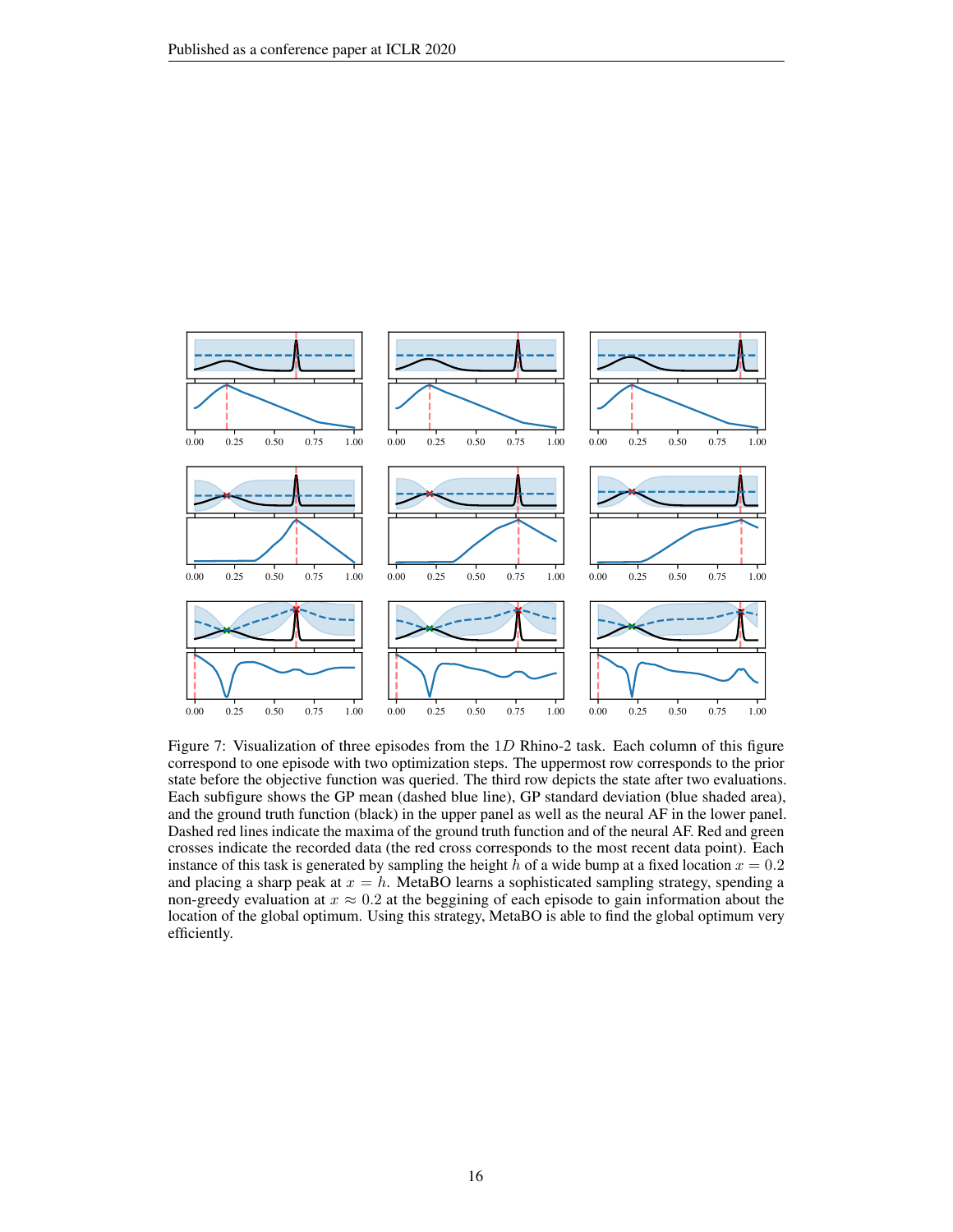

<span id="page-16-1"></span>Figure 8: Performance on three global optimization benchmark functions with random translations sampled uniformly from  $[-0.1, 0.1]^D$  and scalings from  $[0.9, 1.1]$ . We present results for two additional baseline methods (GMM-UCB, EPS-GREEDY) which rely on a weighted superposition of a prior over D obtained from  $M = 50$  source tasks and a standard AF and can thus be easily interpreted. As MetaBO produces more sophisticated search strategies, these approaches are not able to surpass MetaBO's performance.

<span id="page-16-2"></span>Table 2: Optimal parameters of GMM-UCB and EPS-GREEDY (determined on the test set).

| $n_{\text{comps}}$                                                                                     |                                    |
|--------------------------------------------------------------------------------------------------------|------------------------------------|
| <b>Branin</b><br>0.22<br>$\mathcal{A}$<br><b>Goldstein-Price</b><br>0.55<br>0.22<br>Hartmann-3<br>0.11 | linear schedule<br>linear schedule |

 $t = T = 30$ . To tune w for GMM-UCB we tested 10 linearly spaced points in [0.0, 1.0] as well as a schedule which reduces w from 1.0 to 0.0 over the course of one episode. Furthermore, we tested numbers of GMM-components  $n_{\text{comp}} \in \{1, 2, 3, 4, 5\}$ . Similarly, for EPS-GREEDY we tested  $\epsilon$  on 10 linearly spaced points in [0.0, 1.0] and also evaluated a schedule which reduces  $\epsilon$  from 1.0 to 0.0 over an episode.

In Fig. [8](#page-16-1) we display the performance of GMM-UCB and EPS-GREEDY on the global optimization benchmark functions Branin, Goldstein-Price, and Hartmann-3 with the optimal parameter config-urations (cf. Tab. [2\)](#page-16-2) and with  $M = 50$  source tasks. MetaBO outperforms both GMM-UCB and EPS-GREEDY which provides additional evidence that neural AFs learn representations which go beyond a simple combination of standard AFs with a prior over D.

#### <span id="page-16-0"></span>A.2 DEPENDENCE ON THE NUMBER OF SOURCE TASKS

We argued in the main part of this paper that one main advantage of MetaBO over existing transfer learning methods for BO is its ability to process a very large amount of source data because it does not store all available data in GP models (in contrast to TAF) but rather accumulates the data in the neural AF weights. For tasks where source data is abundant (e.g., when it comes from simulations, cf. Fig. [3\)](#page-7-4), this frees the user from having to select a small subset of representative source tasks by hand, which can be intricate or even impossible for complex tasks. In addition, we showed in our experiments that MetaBO's applicability is not restricted to such cases, but that it also performs favourably with the same amount of source data as presented to the baseline methods on tasks which do not require a very large amount of source data to be solved efficiently (cf. Figs. [2,](#page-6-1) [4\)](#page-8-1).

In Fig. [9](#page-17-1) we provide further evidence for this aspect by plotting the performance of MetaBO for different numbers M of source tasks on the Branin function and on functions from the simulation of the Furuta pendulum stabilization task. The results indicate that on the Branin function a small number of source tasks is already sufficient to obtain strong optimization performance. In contrast, the more complex stabilization task requires a much larger amount of source data to be solved reliably.

We emphasize that MetaBO's evaluation runtime does not depend on the number  $M$  of source tasks because a neural AF evaluation only requires one forward pass through a neural AF of fixed size. Therefore, it scales well to the regime of abundant source data. In contrast, TAF-ME's runtime scales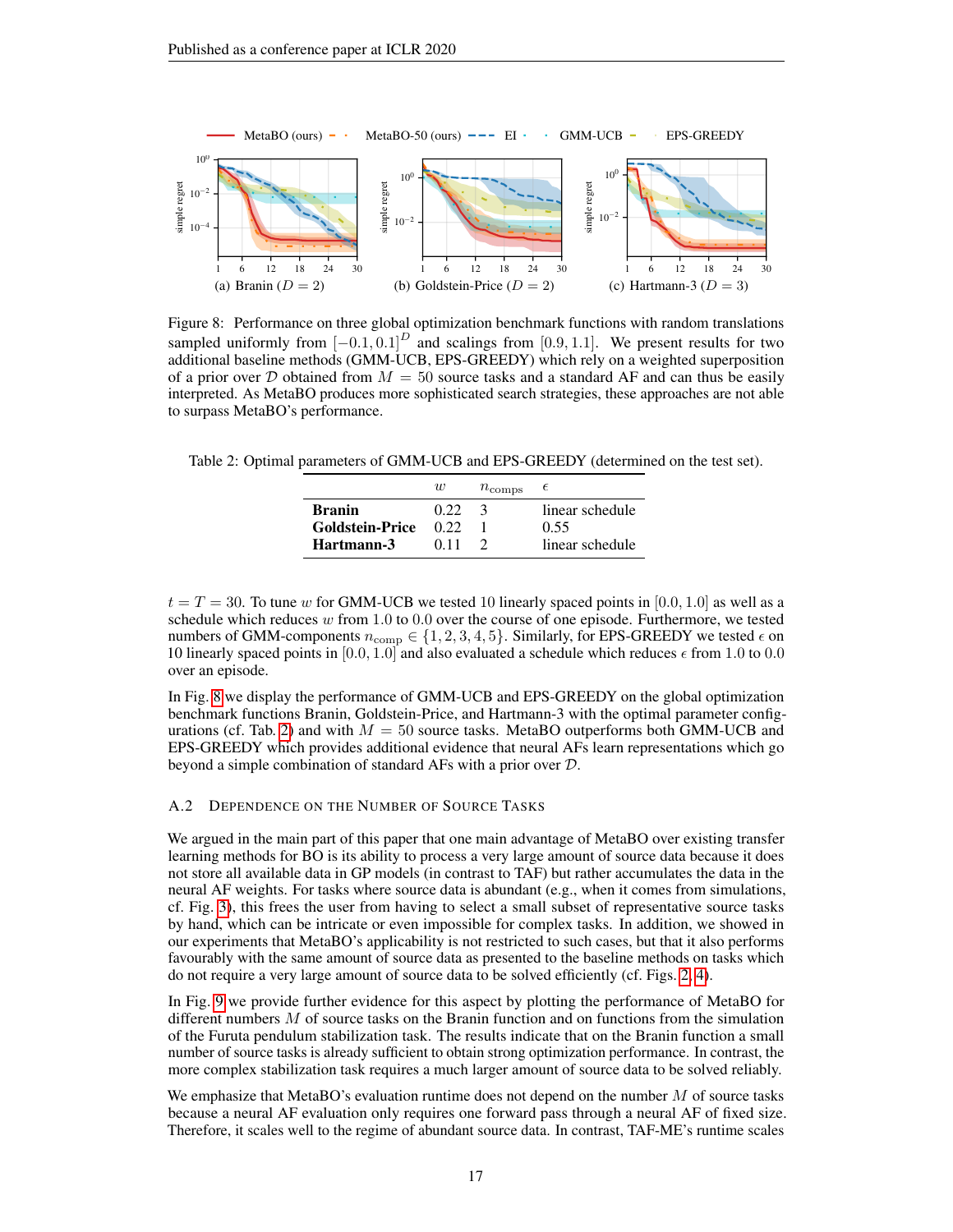

<span id="page-17-1"></span>Figure 9: Dependence of MetaBO's performance on the number of source tasks provided during training on the Branin function (cf. Fig. [2\(a\)\)](#page-6-2) and on the stabilization task for the Furuta pendulum in simulation (cf. Fig. [3\(a\)\)](#page-7-2). We show the number of steps MetaBO requires to reach a given performance in terms of median regret over 100 test functions in dependence of the number  $M$  of source tasks. As in the main part of this paper, we chose a constant budget of  $T = 30$  on the Branin function and of  $T = 50$  on the stabilization task. The dashed red line indicates the number of source tasks seen by the full version of MetaBO (a new function is sampled from the training distribution at the beginning of each optimization episode) at the point of convergence of meta-training. For the Branin function we chose the regret threshold  $R = 10^{-3}$ , which corresponds to the median final performance of TAF after  $t = 30$  steps as presented in the main part of this paper (Fig. [2\(a\)\)](#page-6-2). For the Furuta stabilization task, we chose the regret threshold  $R = 1.0$ , which corresponds approximately to the regret that has to be reached in simulation to allow stabilization on the real system. The results show that on the Branin function already a small number of source tasks is enough to obtain a powerful optimization strategy. In contrast, neural AFs trained on the more complex simulation-to-real task benefit from MetaBO's ability to process a very large amount of source tasks.

<span id="page-17-0"></span>Table 3: Comparison of evaluation runtimes per BO episode with budget  $T = 30$  in s for various AFs, averaged over 10 BO runs. We show MetaBO's runtime for  $M = 50$  source tasks as well as for the full version (where a new function is sampled from the training distribution in each BO run). For TAF, we indicate M and the number N of data points per source task by TAF-ME-M-N and TAF-R-M-N. Note that the absolute figures of the reported runtimes obviously depend on the hardware architecture used for the evaluation.

|                       | <b>Branin</b> | <b>Goldstein-Price</b> | Hartmann-3 |
|-----------------------|---------------|------------------------|------------|
| ЕI                    | 0.13          | 0.13                   | 0.16       |
| MetaBO-50             | 0.60          | 0.55                   | 0.82       |
| MetaBO-full           | 0.62          | 0.59                   | 0.81       |
| <b>TAF-ME-50-100</b>  | 13            | 14                     | 24         |
| <b>TAF-ME-50-200</b>  | 29            | 28                     | 35         |
| <b>TAF-ME-100-100</b> | 17            | 19                     | 30         |
| <b>TAF-ME-100-200</b> | 47            | 49                     | 65         |
| <b>TAF-R-50-100</b>   | 50            | 50                     | 56         |
| <b>TAF-R-50-200</b>   | 61            | 60                     | 69         |
| <b>TAF-R-100-100</b>  | 100           | 100                    | 110        |
| <b>TAF-R-100-200</b>  | 120           | 120                    | 140        |

linearly in the number  $M$  of source tasks and quadratically in the number  $N$  of data points per source task, while TAF-R shows an even stronger dependence on M due to the computation of the pairwise ranks. We underline this scaling behavior by presenting measured evaluation runtimes in Tab. [3.](#page-17-0)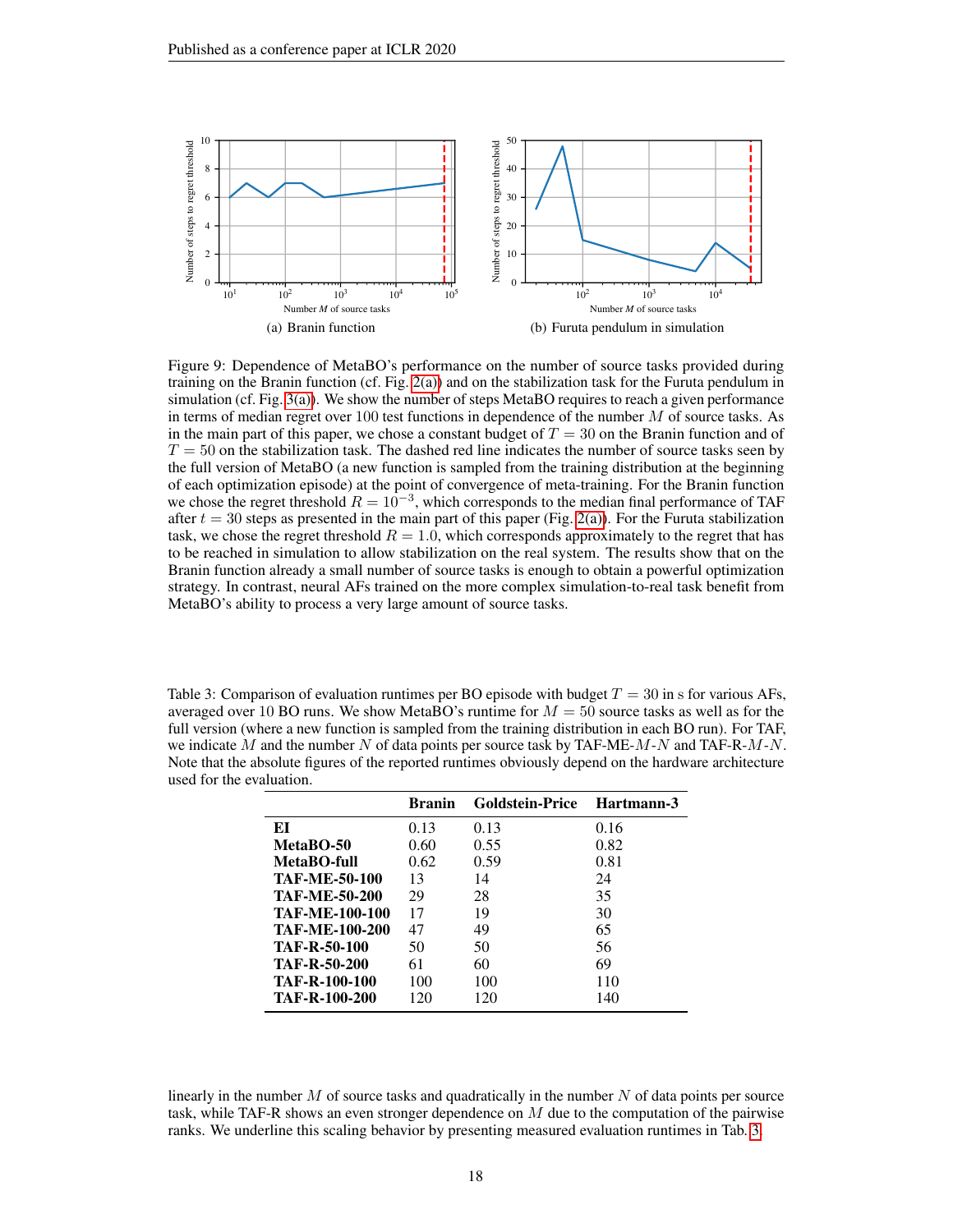

<span id="page-18-3"></span>Figure 10: Generalization of neural AFs to functions outside of the training distribution (translations  $t \in [-0.1, 0.1]$ , scalings  $s \in [0.9, 1.1]$ , red square) on Branin, Goldstein-Price, and Hartmann-3. We evaluated the neural AFs on 100 test distributions with disjoint ranges of translations and scalings, each corresponding to one tile of the heatmap. The  $x$ - and  $y$ -labels of each tile denote the lower bounds of the translations  $t$  and scalings  $s$  of the respective test distribution from which the parameters were sampled uniformly (for each dimension we sampled the translation and its sign independently). The color encodes the number of optimization steps required to reach a given regret threshold. White tiles indicate that this threshold could not be reached withtin  $T = 30$ optimization steps. The regret threshold was fixed for each function separately: we set it to the 1%-percentile of the set of regrets corresponding to function evaluations on a Sobol grid of one million points in the domain of the original objective functions.

#### <span id="page-18-2"></span>A.3 GENERALIZATION BEHAVIOR

As described in the main part of this paper, MetaBO's primary use case is transfer learning, i.e., to speed up optimization on target functions similar to the source objective functions. Put differently, we are mainly interested in MetaBO's performance on unseen functions drawn from the training distribution. Nevertheless, studying MetaBO's generalization performance to functions outside of the training distribution can give interesting insights into the nature of the tasks we considered in the main part. Therefore, we present a study of MetaBO's generalization performance on the global optimization benchmark functions (Fig. [10\)](#page-18-3) as well as on the simulation-to-real experiment (Fig. [11\)](#page-19-1).

The results on the simulation-to-real task show that the neural AF generalizes better to heavy and long than to lightweight and short pendula. We suppose that this result is related to the fact that lightweight and short pendula show much faster dynamics due to their small moments of inertia than heavier and longer ones and are thus much harder to stabilize. Put more precisely, the change of the optimization landscape is much more pronounced when moving to lighter and smaller pendula than in the other direction. Similar conclusions can be drawn for the translated and scaled global optimization benchmark functions.

#### <span id="page-18-0"></span>A.4 FULL SET OF RESULTS FROM MAIN PART

Global Optimization Benchmark Functions We provide the full set of results for the experiment on the global optimization benchmark functions. In Fig. [12](#page-19-0) we also include results for TAF with  $M = 20$ , showing that TAF's performance does not necessarily increase with more source data.

**Simulation-to-Real Experiment** We provide the full set of results for the experiment on the global optimization benchmark functions, including the results for TAF-50, cf. Fig. [13.](#page-20-1)

# <span id="page-18-1"></span>B EXPERIMENTAL DETAILS

To foster reproducibility, we provide a detailed explanation of the settings used in our experiments and make source code available online.<sup>[8](#page-18-4)</sup>

<span id="page-18-4"></span><sup>8</sup><https://github.com/boschresearch/MetaBO>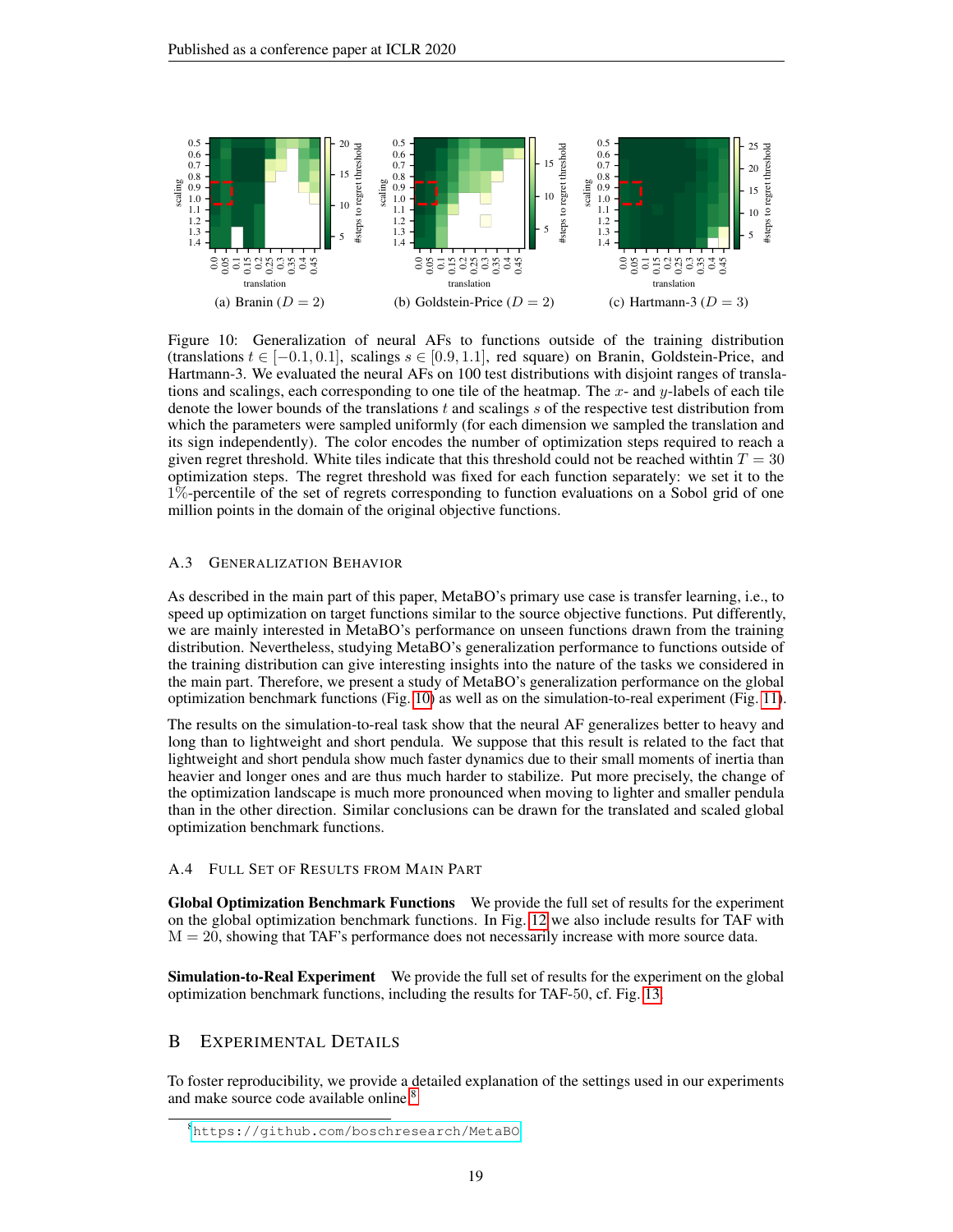

<span id="page-19-1"></span>Figure 11: Generalization of neural AFs to functions outside of the training distribution (75% to 125% of measured physical parameters, red square) on the simulation-to-real task. We evaluated neural AFs on test distributions with disjoint ranges of physical parameters (masses and lengths of the pendulum and arm). We sampled each physical parameter  $p_i$  uniformly on  $[f \cdot p_{i,\text{measured}},(f+0.2) \cdot p_{i,\text{measured}}]$ . Therefore,  $f = 0.9$  corresponds to the interval containing the measured parameters. We plot  $f$  on the  $x$ -axis and the number of steps required to reach a regret threshold of  $R = 1.0$  on the y-axis. Following our experience, this corresponds approximately to the regret that has to be reached in simulation to allow stabilization on the real system. We emphasize that the intended use case of MetaBO is on systems inside of the training distribution marked in red, as this distribution is chosen such that the true parameters are located inside of it with high confidence when taking into account the measurement uncertainty. Note that for small  $f$  the system becomes very hard to stabilize (lightweight and short pendula) such that the optimization landscape differs significantly from the training distribution, which is why the regret threshold cannot be reached within 30 steps for  $f \leq 0.5$ .



<span id="page-19-0"></span>Figure 12: Performance on three global optimization benchmark functions with random translations sampled uniformly from  $[-0.1, 0.1]^D$  and scalings from [0.9, 1.1]. To test TAF's performance, we randomly picked  $\dot{M}$  source tasks from this function class and evaluated both the ranking-based version (TAF-R-M) and the mixture-of-experts version (TAF-ME-M). We show results for  $M \in \{20, 50\}$ . Note that TAF's performance does not necessarily increase with more source data. We trained MetaBO on the same set of source tasks as TAF-50 (MetaBO-50). In contrast to TAF, MetaBO can also be trained without manually restricting the set of available source tasks. The corresponding results are labelled "MetaBO". MetaBO outperformed EI by clear margin, especially in early stages of the optimization. After few steps used to identify the specific instance of the objective function, MetaBO also outperforms both flavors of TAF over wide ranges of the optimization budget.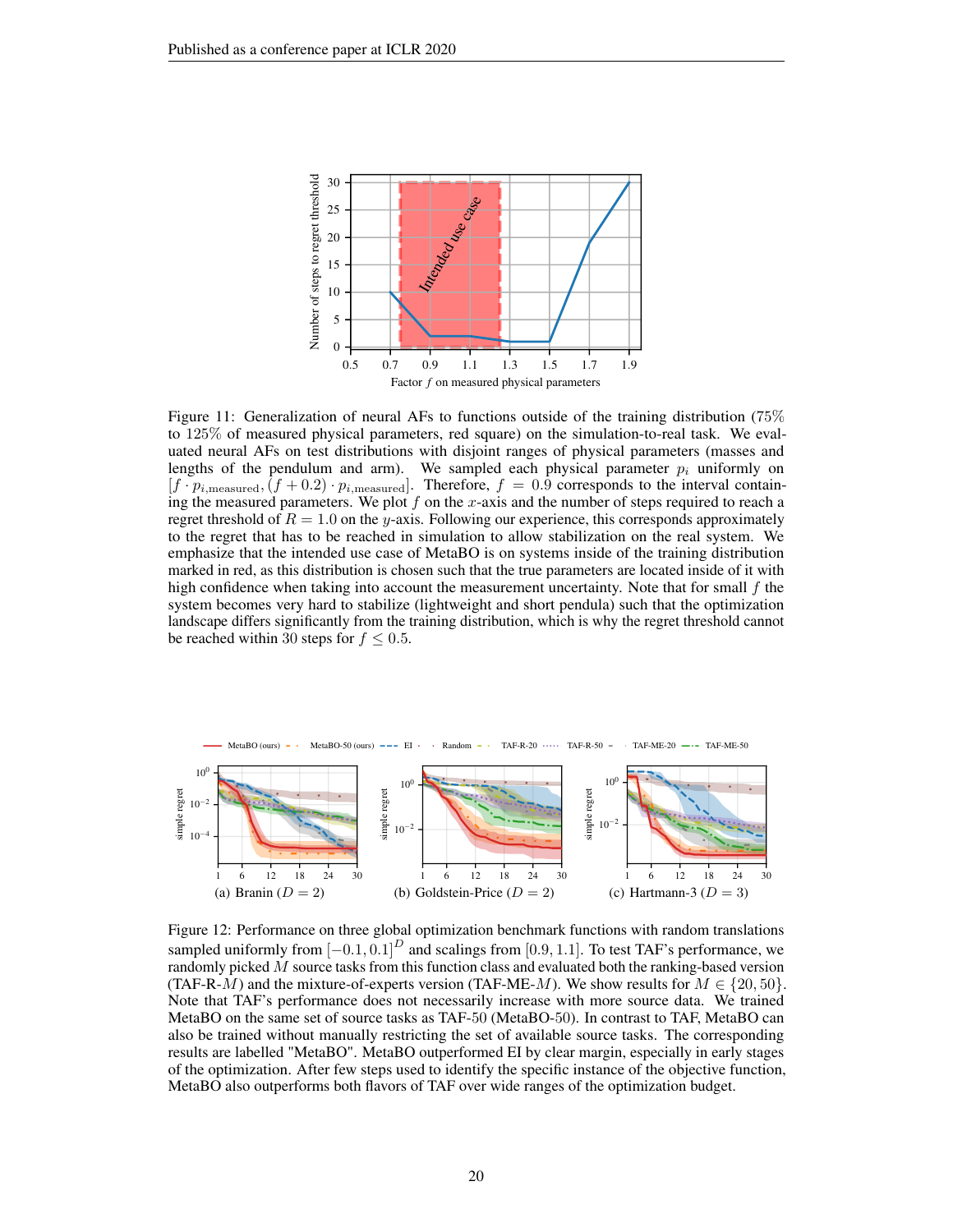

<span id="page-20-1"></span>Figure 13: Performance on a simulation-to-real task (cf. text). MetaBO and TAF used source data from a cheap numerical simulation. (a) Performance on an extended training set in simulation. (b) Transfer to the hardware depicted in (c), averaged over ten BO runs. MetaBO learned robust neural AFs with very strong early-time performance and online adaption to the target objectives, which reliably yielded stabilizing controllers after less than ten BO iterations while TAF-ME-50, TAF-ME-100, TAF-R-50, TAF-R-100, and EI explore too heavily. Comparing the results for MetaBO and MetaBO-50 in simulation, we observe that MetaBO benefits from its ability to learn from the whole set of available source data, while TAF's applicability is restricted to a comparably small number of source tasks.

#### <span id="page-20-0"></span>B.1 GENERAL IMPLEMENTATION DETAILS

In what follows, we explain all hyperparameters used in our experiments and summarize them in Tab. [4.](#page-21-0) We emphasize that we used the same MetaBO hyperparameters for all our experiments, making our method easily applicable in practice.

Gaussian Process Surrogate Models We used the implementation GPy [\(GPy, 2012\)](#page-10-18) with squaredexponential kernels (Matern-5/2 kernels for the corresponding experiments on general function classes) with automatic relevance determination and a Gaussian noise model and tuned the corresponding hyperparameters (noise variance, kernel lengthscales, kernel signal variance) offline by fitting a GP to the objective functions in the training and test sets using type-2 maximum likelihood. We also used the resulting hyperparameters for the source GPs of TAF. We emphasize that our method is fully compatible with other (online) hyperparameter optimization techniques, which we did not use in our experiments to arrive at a consistent and fair comparison with as few confounding factors as possible.

**Baseline AFs** As is standard, we used the parameter-free version of EI. For TAF, we follow [Wistuba](#page-12-1) [et al.](#page-12-1) [\(2018\)](#page-12-1) and evaluate both the ranking-based (TAF-R) as well as the product-of-experts (TAF- $ME$ ) versions. We detail the specific choices for the number of source tasks  $M$  and the number of datapoints  $N_{\text{TAF}}$  contained in each source GP in the main part of this paper.

For EI we used the midpoint of the optimization domain  $D$  as initial design. For TAF we did not use an initial design as it utilizes the information contained in the source tasks to warmstart BO. Note that MetaBO also works without any initial design.

Maximization of the AFs Our method is fully compatible with any state-of-the-art method for maximizing AFs. In particular our neural AFs can be optimized using gradient-based techniques. We chose to switch off any confounding factors related to AF maximization and used a hierarchical gridding approach for all evaluations as well as during training of MetaBO. For the experiments with continuous domains  $D$ , i.e. all experiments except the HPO task, we first put a multistart Sobol grid with  $N_{\rm MS}$  points over the whole optimization domain and evaluated the AF on this grid. Afterwards, we implemented local searches from the  $k$  maximal evaluations via centering  $k$  local Sobol grids with  $N_{\rm LS}$  points, each spanning approximately one "unit cell" of the multistart grid, around the k maximal evaluations. The AF maximum is taken to be the maximal evaluation of the AF on these  $k$  Sobol grids. For the HPO task, the AF maximum can be determined exactly because the domain is discrete.

**Reinforcement Learning Method** We use the trust-region policy gradient method Proximal Policy Optimization (PPO) [\(Schulman et al., 2017\)](#page-11-16) as the algorithm to train the neural AF.